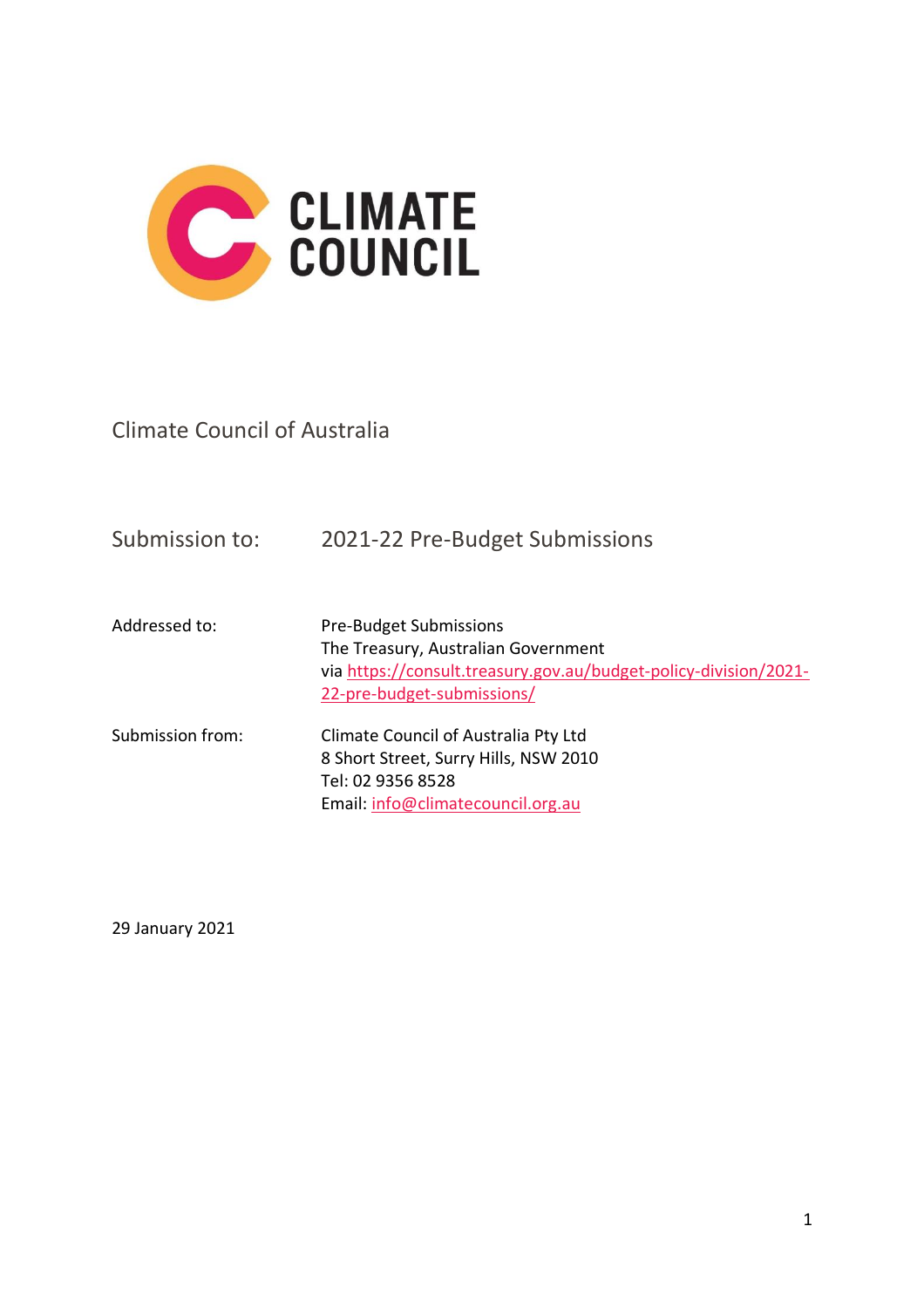# About the Climate Council

The Climate Council is an independent non-profit organisation funded by donations by the public. Our mission is to provide authoritative, expert advice to the Australian public on climate change.

To find out more about the Climate Council's work, visit [www.climatecouncil.org.au.](http://www.climatecouncil.org.au/)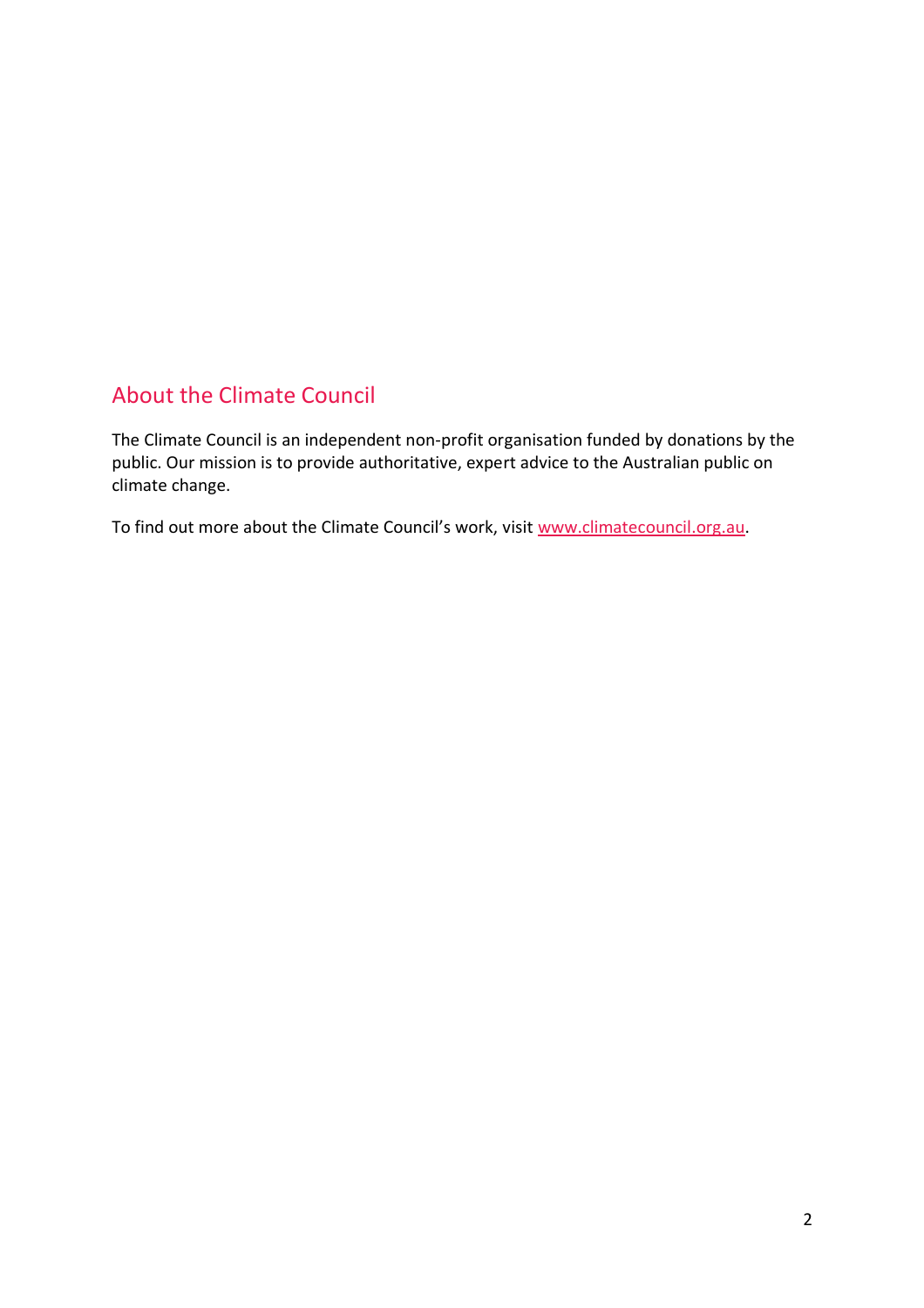## 1. Executive Summary

**The Climate Council recommends that the Federal Government prioritise investments that set Australia up for the future in its 2021-22 Budget, supporting economic recovery by investing in initiatives that increase climate and economic resilience and create new clean jobs while substantially reducing greenhouse gas emissions.**

In order to achieve this goal, we recommend that the Federal Government:

- Consolidate Australia's comparative advantage in clean energy technologies and build upon the Technology Investment Roadmap by investing in 12 clean policy opportunities to create 76,000 new jobs for Australians, as recommended in the Climate Council's Clean Jobs Plan. This would supercharge Australia's economic recovery, support Australian workers, and tackle climate change at the same time.
- Include a fully-costed response to the Royal Commission into National Natural Disaster Arrangements in the 2021-22 Federal Budget and forward estimates.
- Scale up Australia's contribution of international climate finance to AU\$3 billion per year in government funding and leveraged private finance, in line with Australia's fair share based on economic capabilities and historical responsibility for climate change. In addition, rule out any Australian development assistance, trade promotion, foreign investment or export credit for fossil fuels.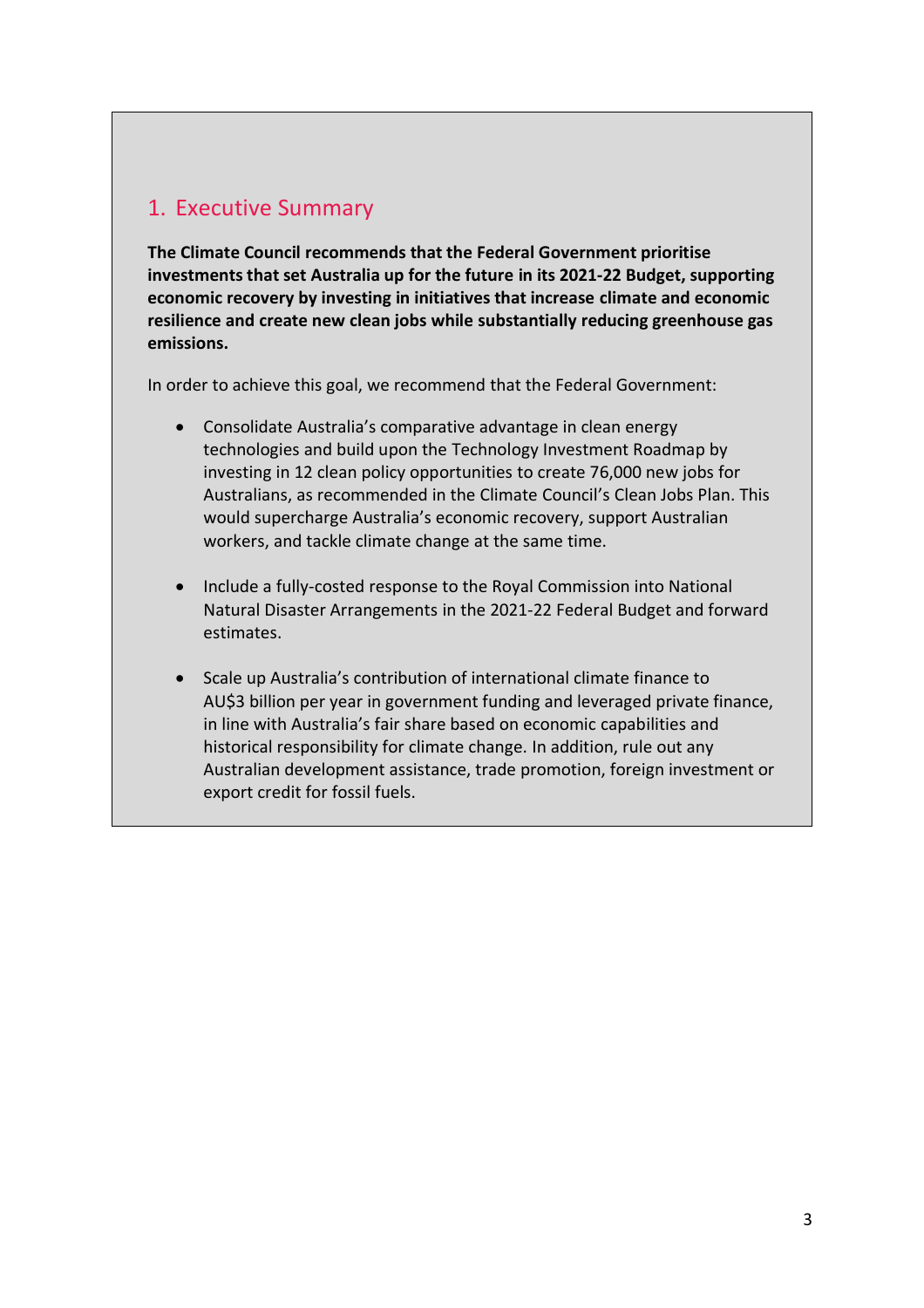## 2. Introduction

We thank Treasury and the Minister for Housing and Assistant Treasurer, the Hon Michael Sukkar MP, for the opportunity to be heard on the important matter of priorities for the 2021-22 Federal Budget.

**The Climate Council recommends that the Federal Government prioritise investments that set Australia up for the future in its 2021-22 Budget, supporting economic recovery by investing in initiatives that increase climate and economic resilience and create new clean jobs while substantially reducing greenhouse gas emissions.**

Our position is based on the understanding that Australia is facing twin crises. 2019-20 was an exceptionally intense period for climate change-fuelled extreme weather, including the Black Summer bushfires, with heavy costs felt around Australia and many communities still doing it tough (Climate Council 2021). Now, many Australians are suffering from the health and economic consequences of COVID-19, with unemployment remaining above prepandemic levels (ABS 2021). Economic recovery is top of mind for Australians, and the Federal Government has a crucial role to play in making targeted investments and implementing policies that create win/win/win solutions. This means funding initiatives that create jobs, boost economic growth and tackle long-term challenges such as climate change at the same time. In doing so, it is also crucial that the Federal Government avoid new investments in fossil fuel assets, as they are likely to become stranded assets in coming years and are fundamentally at odds with tackling the climate crisis while providing economic prosperity.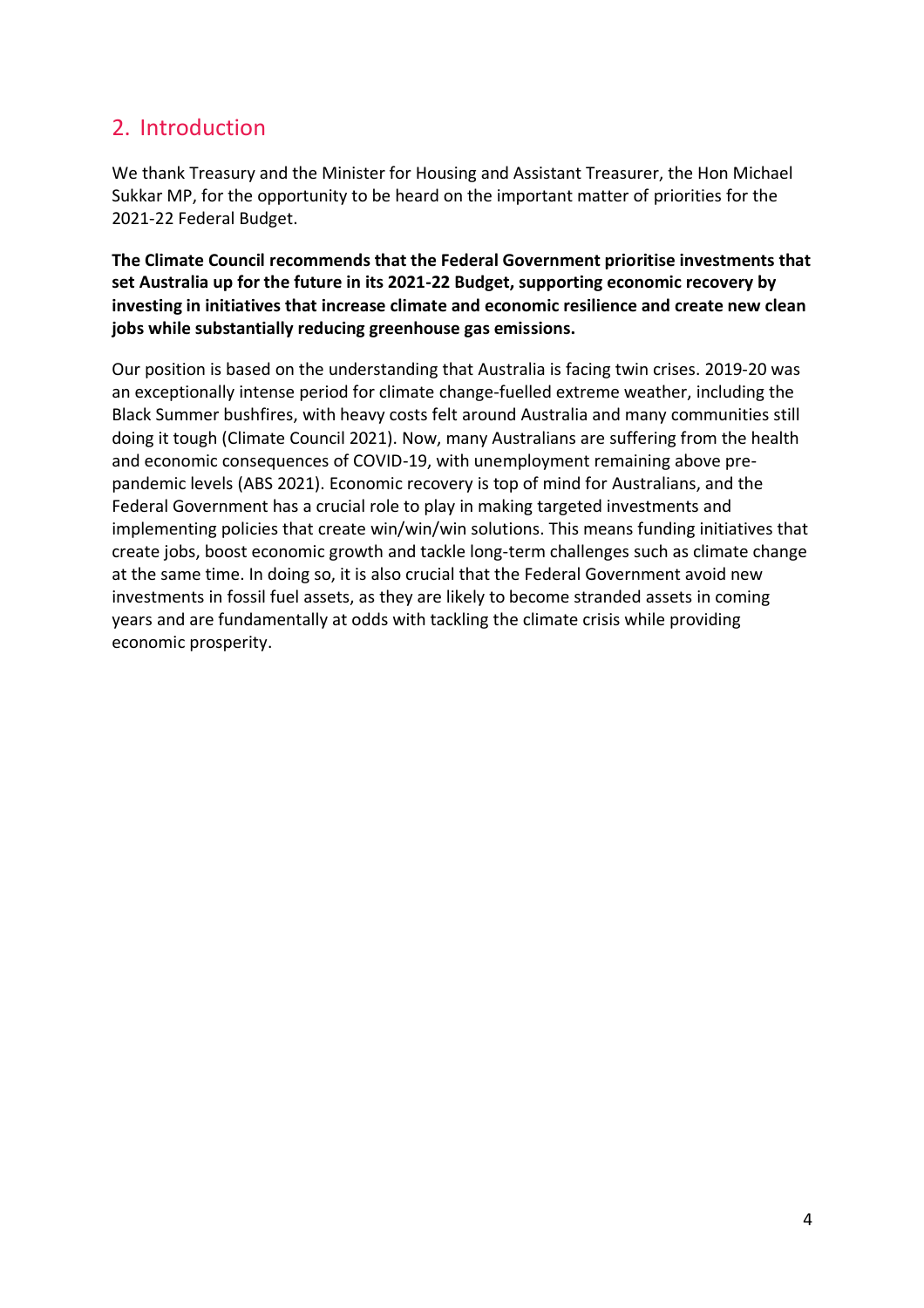# 3. Create new clean jobs for Australians

**The 2021-22 Budget is an opportunity to consolidate Australia's comparative advantage in clean energy technologies and build upon the Technology Investment Roadmap by investing in 12 clean policy opportunities to create 76,000 new jobs for Australians. This would supercharge Australia's economic recovery, support Australian workers, and tackle climate change at the same time.**

As we rebuild our economy from the COVID-19 crisis, the Federal Government should invest in initiatives that set Australia up for the future. This means creating win/win/win solutions that create jobs, boost economic growth, and tackle long-term challenges such as climate change at the same time. As the global transformation to renewables and away from fossil fuels accelerates, Australia has enormous opportunities to create jobs in clean industries that will power our economy into the future.

In July 2020, the Climate Council and independent economics advisory firm AlphaBeta Advisors<sup>1</sup> launched the Clean Jobs Plan – economic modelling that provides a whole-of economy solution to the economic crisis brought on by COVID-19. It identifies 12 major policy opportunities that would collectively create 76,000 jobs. Job creation would start immediately and continue over a three-year period, with the potential to grow the entire economy in the long term (Climate Council and AlphaBeta 2020).

The analysis focuses on opportunities that are shovel ready and can create jobs quickly, targeting regional Australia and the occupations hit hardest by job losses. Over one third of job openings created by the Clean Jobs Plan would be in administration, with an additional third in construction. In addition, roughly one third of job openings require less than 12 months of re-training, opening employment opportunities to a wide-range of Australian workers (Climate Council and AlphaBeta 2020).

The Plan is highly efficient and focused on maximising the value of public investment. The policy opportunities in the Clean Jobs Plan would create jobs as or more cost-effectively than similar Australian economic recovery programs and offer significant opportunities to leverage private investment in the Australian economy. For example, every dollar of public funding invested in utility-scale renewable energy could unlock an additional \$3 of private co-financing, and investment in developing the renewable hydrogen industry could unlock an additional \$4 of private investment for every dollar of public funding (Climate Council and AlphaBeta 2020).

A strong economy needs a healthy environment. By focusing on clean policy measures, the Federal Government can build modern, resilient electricity systems, develop new industries and restore and protect Australia's unique landscapes. This protects Australians and the economy by taking decisive climate action, while investing in the growth industries of the future.

The Clean Jobs Plan does not identify every job that can be created. Australia's transformation to a clean economy will require a coherent long-term national strategy from

 $1$  Now part of Accenture.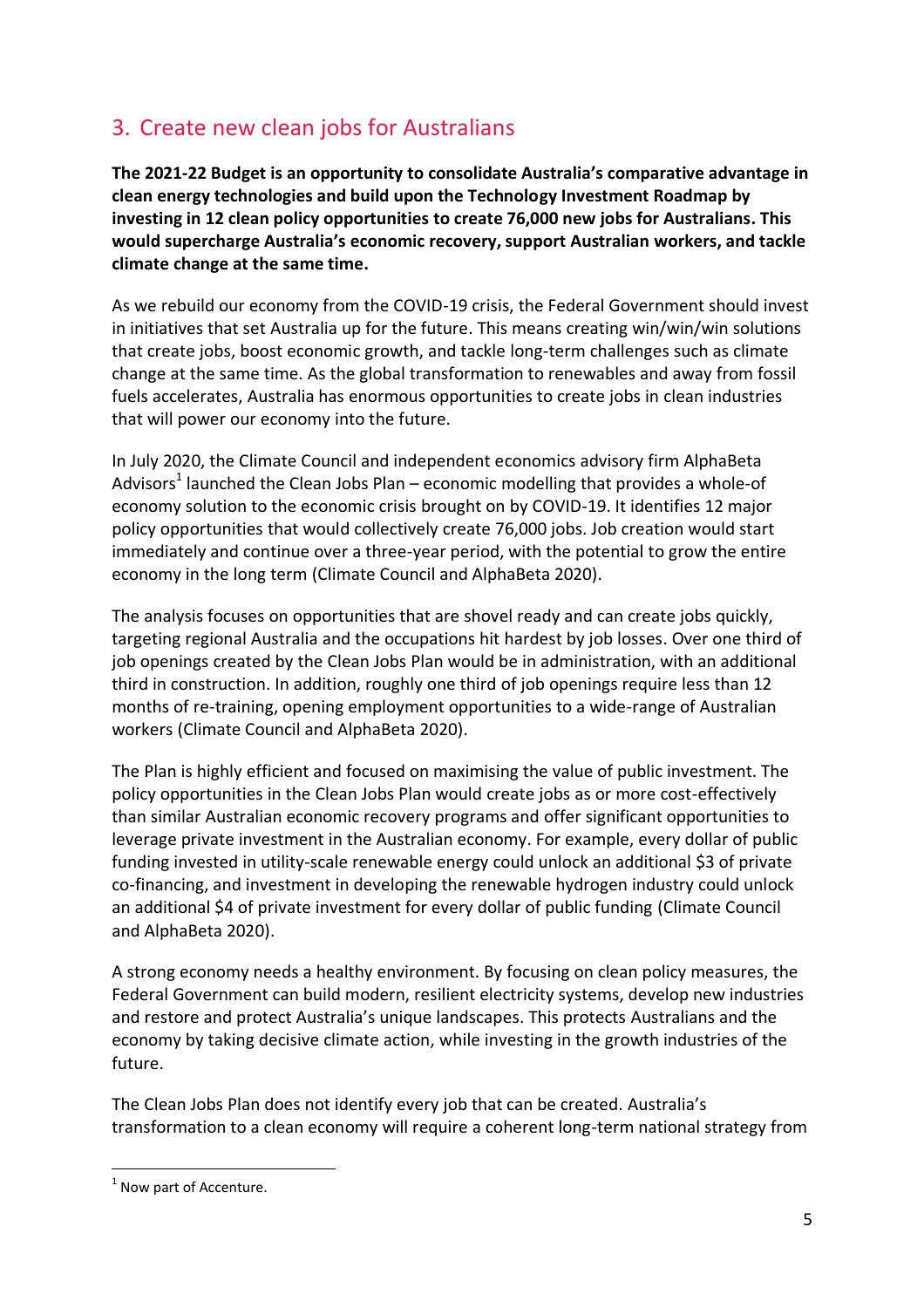the Federal Government. Australia has a global competitive advantage in renewable energy. We are the sunniest and one of the windiest countries in the world and have the abundant space and technical expertise necessary to make use of these resources and lead in the clean industries of the future (Garnaut 2019). If we make the right investments now, generations of Australians could work in new clean industries such as clean manufacturing, new economy mining and minerals processing, and renewable hydrogen (Climate Council 2020a). The Clean Jobs Plan outlines an important first step, identifying opportunities that will get Australians back to work fast while boosting economic growth and the urgent task of tackling the climate crisis.

A brief summary of the 12 policy options, including jobs created, investment required, and likely private co-financing is provided below. Full details of all 12 policy opportunities are available in the [Clean Jobs Plan,](https://www.climatecouncil.org.au/resources/clean-jobs-plan/) which was also submitted as a supporting document with this submission.

### *12 policies to secure our recovery and create clean jobs for Australians*

#### *1. Delivering secure and reliable energy with community-scale grid systems in regional Australia*

**Recommendation**: Build local energy infrastructure that can generate, store and distribute energy through independent local grids. This can include local solar farms, batteries and microgrid transmission infrastructure funded through existing funding programs, grants and other funding mechanisms.

- 2,000 direct jobs created over three years, requiring \$200 million of public investment.
- An additional \$2.10 of private co-financing could be unlocked for every dollar of public funding.
- 12.4 direct jobs created per \$million.
- Co-benefits include providing energy independence for communities that may need it in times of bushfire or other natural disasters, and lower energy costs for local households and businesses.

#### *2. Developing new export industries with renewable hydrogen*

**Recommendation**: Further support the development of pilot-scale renewable hydrogen production facilities through grants, low-cost loans and other sources of finance.

- 500 direct jobs created over three years, requiring \$30 million of public investment.
- An additional \$4 of private co-financing could be unlocked for every dollar of public funding.
- 16.7 direct jobs created per \$million.
- Co-benefits include positioning Australia as a leader in a new and growing globally competitive industry, and supporting innovation and productivity growth, including through increasing the skills and knowledge of Australian businesses and workers.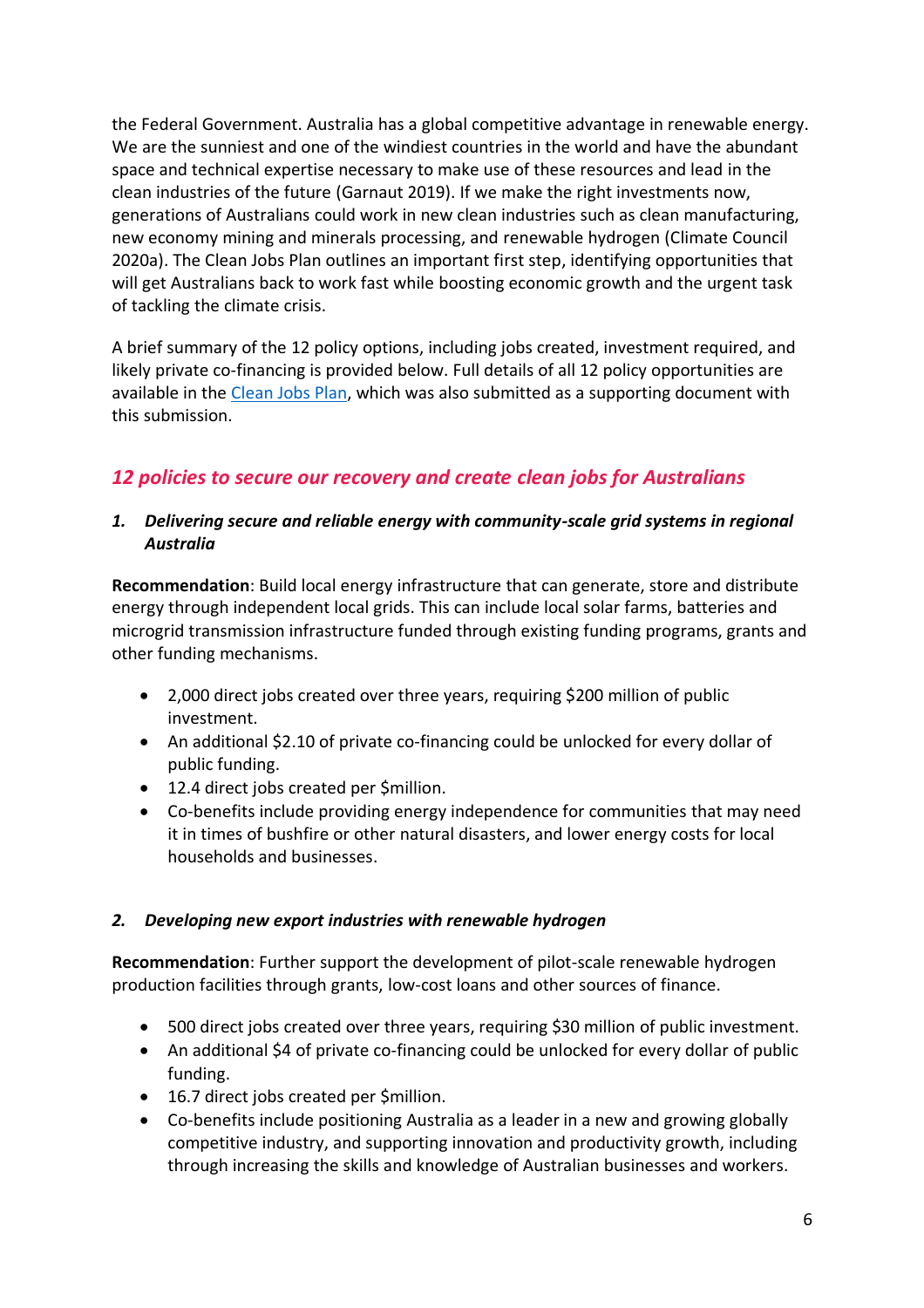#### *3. Delivering cheaper power with utility-scale renewable energy*

**Recommendation**: Provide grants, low-cost loans and other financing for the installation of large-scale wind and solar generation facilities, together with the associated transmission upgrades and battery storage infrastructure.

- 15,000 direct jobs created over three years, requiring \$2.25 billion of public investment.
- An additional \$3 of private co-financing could be unlocked for every dollar of public funding.
- 6.7 direct jobs created per \$million.
- Co-benefits include lower power bills for Australians and the creation of longstanding critical infrastructure.

### *4. Driving clean technology innovation*

**Recommendation**: Fund research and development into new technologies across industrial sectors, such as manufacturing materials and energy generation, that can help reduce greenhouse gas emissions to zero as soon as possible and aid in the development of climate change adaptation strategies. The Federal Government can directly fund businesses, universities, and other research centres to work on these climate-related challenges.

- 2,000 direct jobs created over three years, requiring \$100 million of public investment.
- An additional \$1.80 of private co-financing could be unlocked for every dollar of public funding.
- 20.0 direct jobs created per \$million.
- Co-benefits include supporting the growth of 'breakthrough' technologies that could drive up productivity growth, create more globally competitive industries in Australia, and reduce emissions.

### *5. Creating jobs for regional Australians by improving land use and restoring ecosystems*

**Recommendation**: Directly fund or subsidise conservation efforts to increase the ability of forest and wetland ecosystems to serve as carbon sinks. This includes revegetation and amending irrigation systems, as well as restoration efforts such as changing land usage patterns, for example by installing protective fences or walls to prevent degradation.

- 12,000 direct jobs created over three years, requiring \$1.8 billion of public investment.
- An additional \$0.10 of private co-financing could be unlocked for every dollar of public funding.
- 6.7 direct jobs created per \$million.
- Co-benefits include improved health and resilience of natural ecosystems and protection of biodiversity, and improved tourism prospects for certain regions.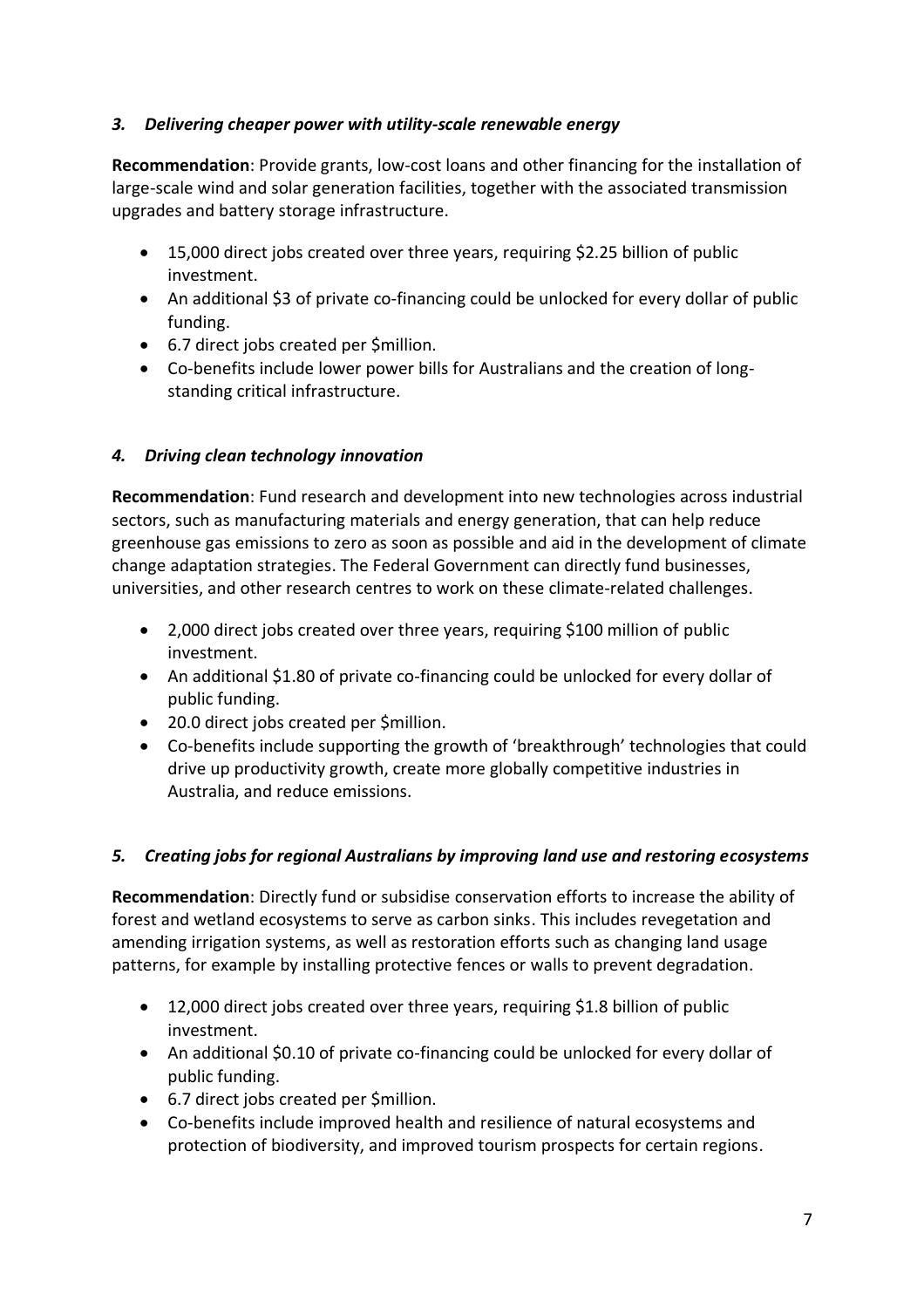#### *6. More affordable and efficient Australian homes*

**Recommendation**: Develop a national scheme to improve the energy efficiency of Australian households through a retrofitting program including a combination of smart meters, insulation, heat-pumps, sealing and glazing, and energy-efficient appliances.

- 7,000 direct jobs created over three years, requiring \$890 million of public investment.
- An additional \$1.25 of private co-financing could be unlocked for every dollar of public funding.
- 7.9 direct jobs created per \$million.
- Co-benefits include lower energy bills for Australian households, and homes that are safer and more comfortable in extreme heat and cold weather.

#### *7. Making government buildings cheaper to run*

**Recommendation**: Improve the efficiency of government buildings by installing energyefficient devices and systems. This can include simple steps such as energy-efficient lights and occupancy sensors as well as deeper retrofits such as upgrading ventilation systems to be demand-responsive.

- 8,000 direct jobs created over three years, requiring \$1.5 billion of public investment.
- The projects are assumed to be entirely publicly funded, so no additional private cofinancing is included.
- 5.3 direct jobs created per \$million.
- Co-benefits include reduced government energy costs and reduced greenhouse gas emissions.

#### *8. Busting congestion and building better public and active transport*

**Recommendation**: Bring forward planned spending on public and active transport to accelerate the construction and improvement of public and active transport infrastructure. This includes electrifying public transport, new train or metro lines, increasing the frequency or capacity of existing services, and building cycleways and walkways.

- 12,000 direct jobs created over three years, requiring \$2.0 billion of public investment.
- An additional \$0.50 of private co-financing could be unlocked for every dollar of public funding.
- 6.0 direct jobs created per \$million.
- Co-benefits include reduced traffic congestion and health benefits such as less exhaust pollution and increased physical activity.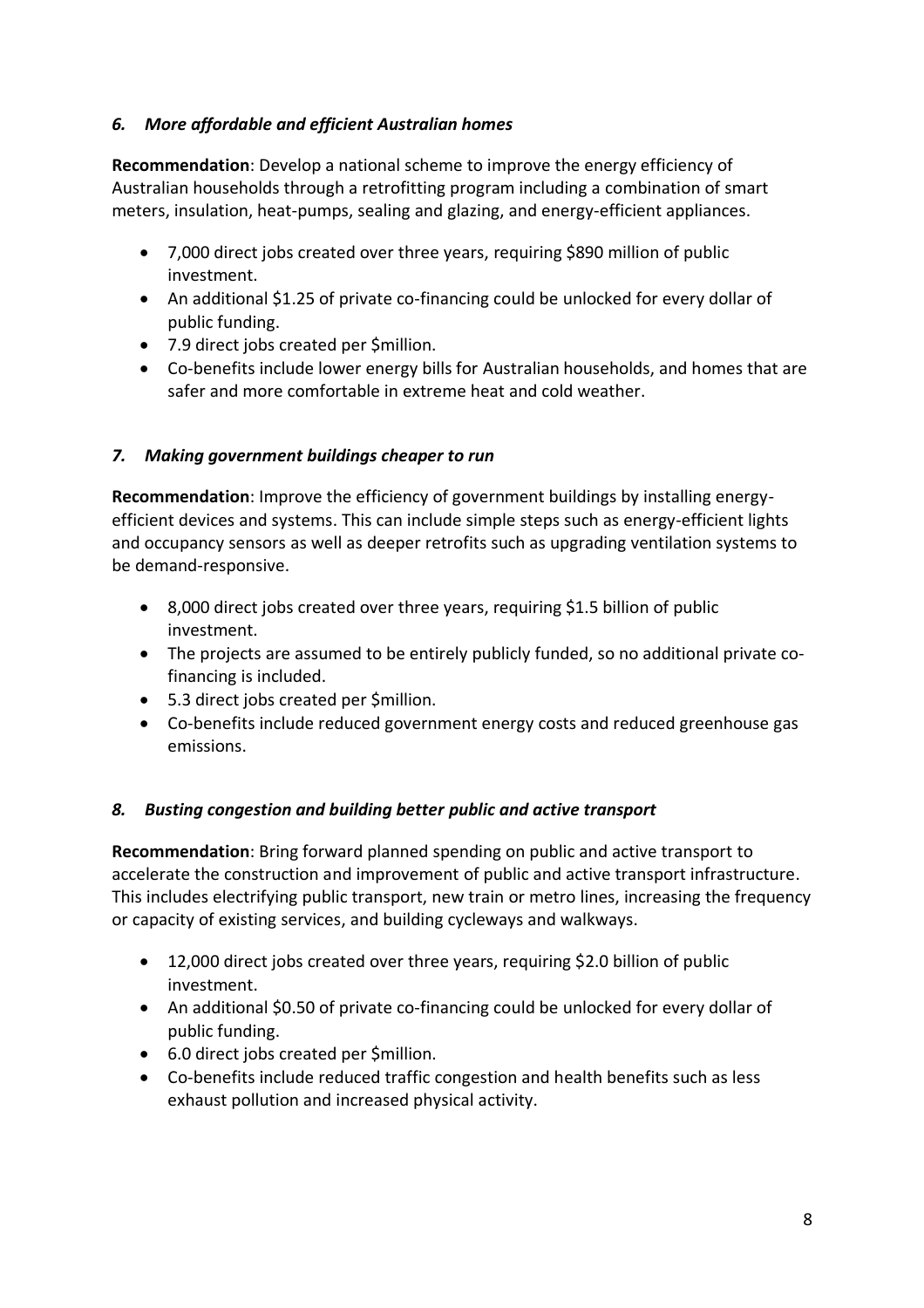#### *9. Delivering more choice for drivers*

**Recommendation**: The Government should install, upgrade and expand the locations of fast-charging stations to incentivise the use of electric vehicles (EVs), including in new residential builds and on major highways to enable long-distance travel.

- 500 direct jobs created over three years, requiring \$40 million of public investment.
- An additional \$2 of private co-financing could be unlocked for every dollar of public funding.
- 12.5 direct jobs created per \$million.
- Co-benefits include increasing consumer choice by removing potential constraints, and reducing transport emissions by supporting the uptake of EVs.

#### *10. Education and training programs to prepare Australian workers for the clean economy*

**Recommendation**: Invest in vocational education, workplace training, and other adult reskilling programs to enable the transition to a clean economy. This includes training in explicit climate or sustainability-related expertise such as energy modelling and renewable energy technologies, as well as in expertise needed to facilitate the transition, such as construction and engineering.

- 1,000 direct jobs created over three years, requiring \$50 million of public investment.
- An additional \$1.80 of private co-financing could be unlocked for every dollar of public funding.
- 20.1 direct jobs created per \$million.
- Co-benefits include enabling emissions reduction initiatives that may otherwise be constrained by skills shortages and supporting workers to participate in growing clean industries.

#### *11. Practical upgrades to organic waste management*

**Recommendation**: Introduce or expand the collection of food and garden organic waste, build the processing facilities required to divert this waste from landfill, and conduct surveys and communication to inform the process. The Federal Government can boost local efforts to collect and process household waste more efficiently, including through support for council collection programs.

- 10,000 direct jobs created over three years, requiring \$600 million of public investment.
- An additional \$2.10 of private co-financing could be unlocked for every dollar of public funding.
- 15.5 direct jobs created per \$million.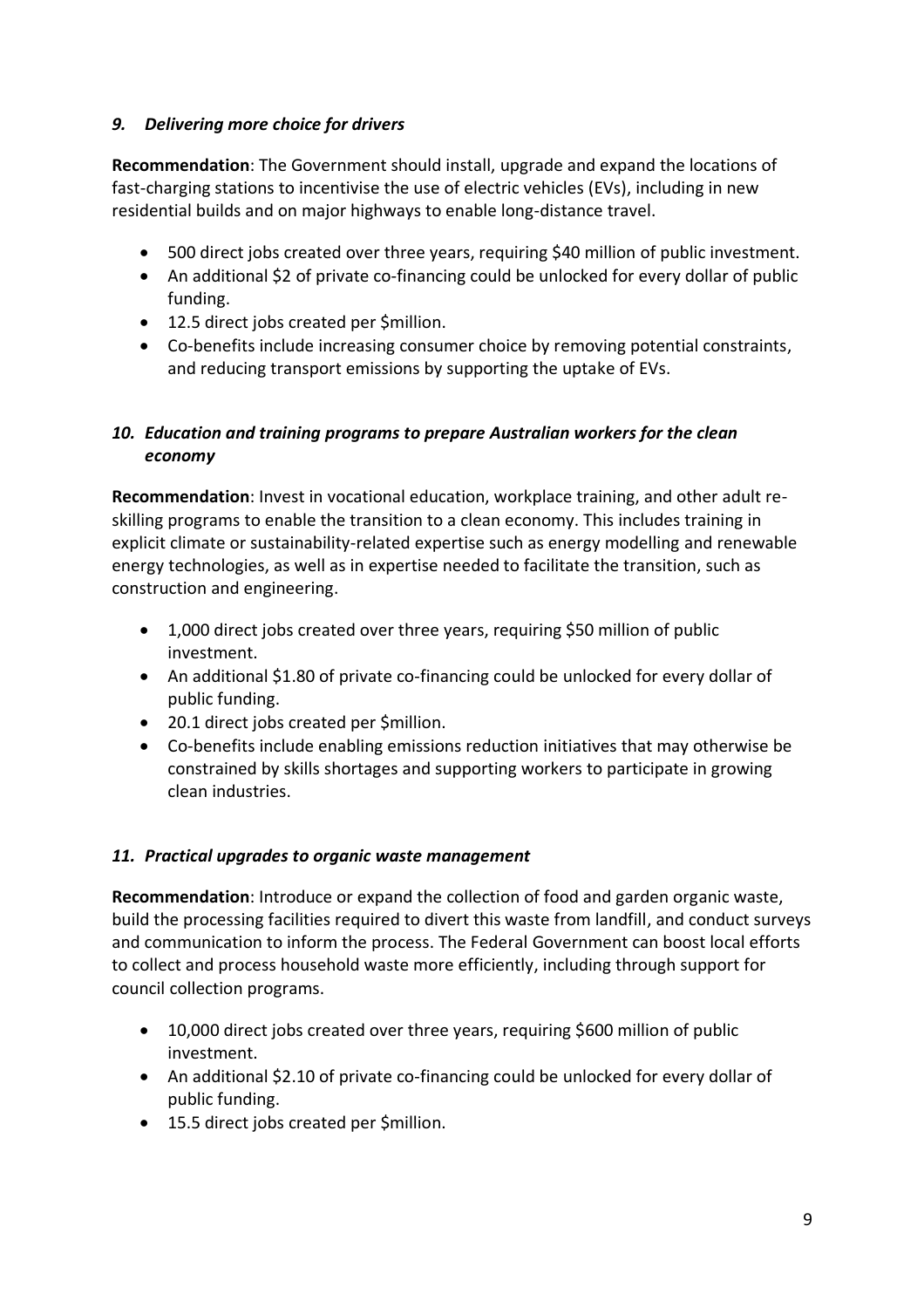• Co-benefits include reduced greenhouse gas emissions from landfills and supporting the development of an Australian waste processing industry, which can be a driver of long-term innovation and employment.

#### *12. Cooler, safer suburbs and regional cities*

**Recommendation**: Increase funding to local councils and other organisations to increase tree canopy cover in urban areas, improve the usability of green spaces, and fund urban agriculture projects such as vertical or rooftop gardens.

- 6,000 direct jobs created over three years, requiring \$1.0 billion of public investment.
- The projects are assumed to be entirely publicly funded, so no additional private cofinancing is included.
- 6.0 direct jobs created per \$million.
- Co-benefits include reducing the 'heat island' effects to make cities and towns more liveable, and reducing the need for heating and cooling.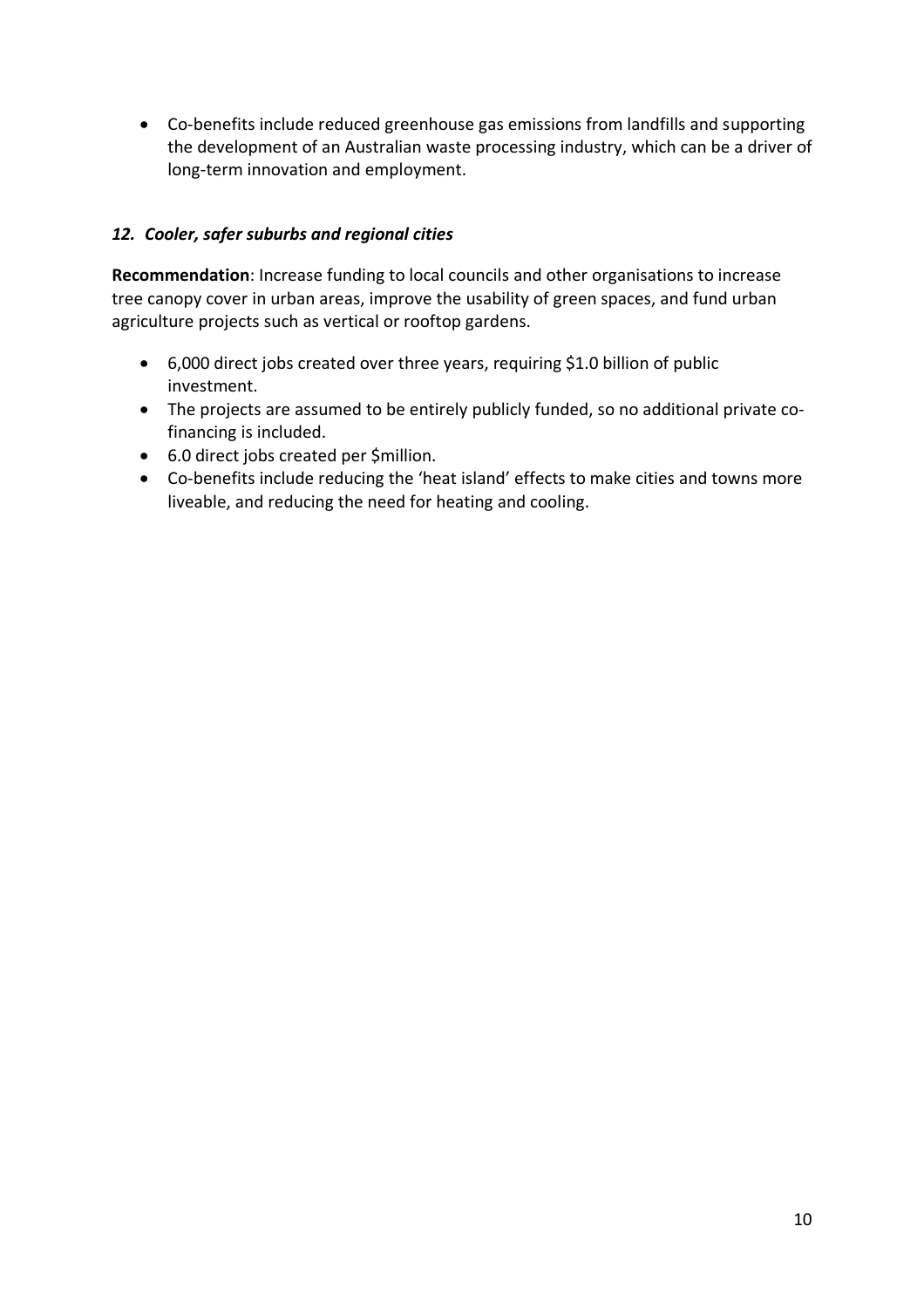## 4. Fund a resilient future

**The government should include, as part of the 2021-22 Federal Budget and forward estimates, a fully-costed response to the Royal Commission into National Natural Disaster Arrangements.**

With regard to the budgetary measures required to achieve this, the Climate Council endorses the recommendations put forward by Emergency Leaders for Climate Action (ELCA) in their submission to the 2021-22 Federal Budget.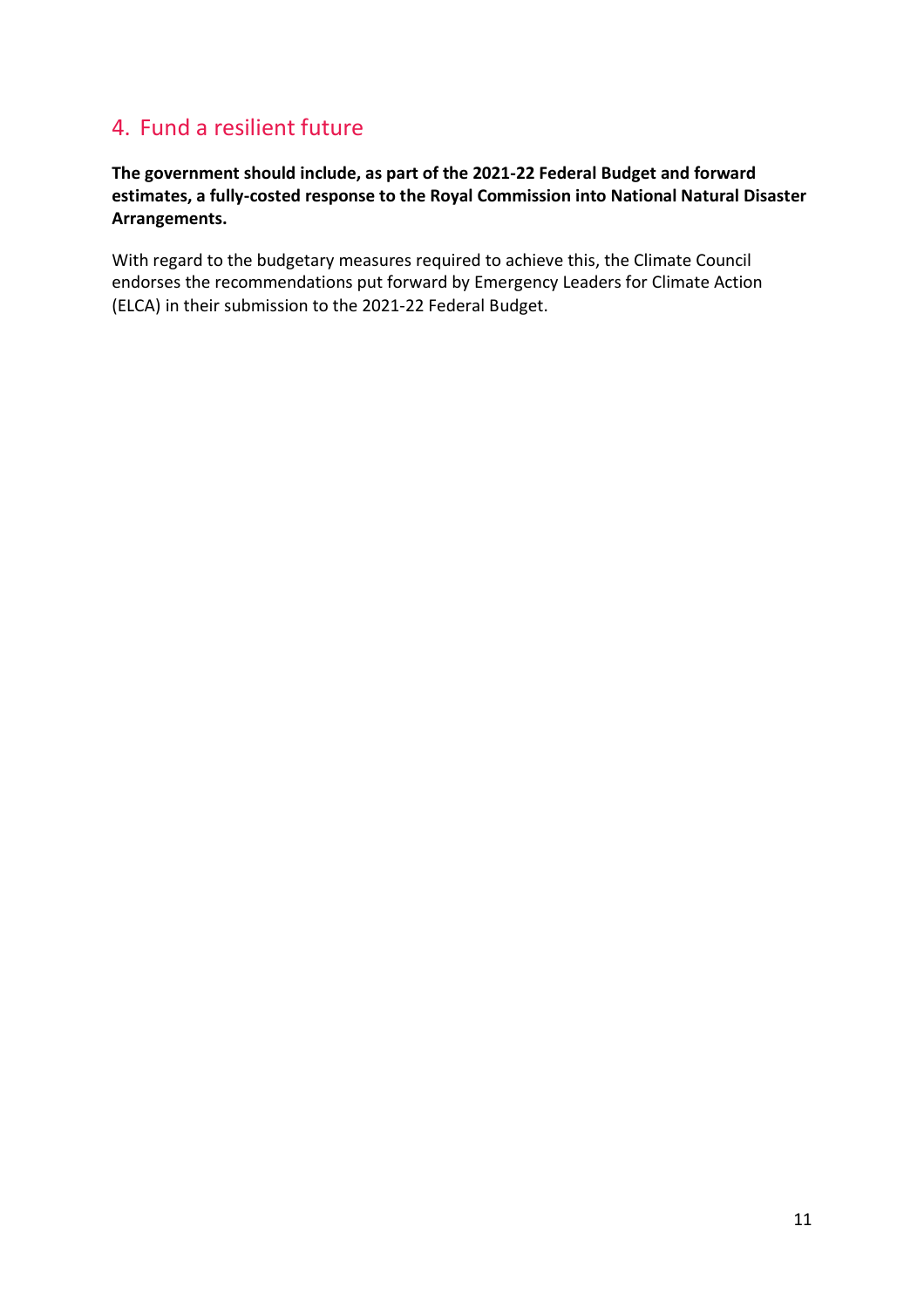# 5. Build resilience through international climate finance

**Scale up Australia's contribution of international climate finance in the 2021-22 Budget to AU\$3 billion per year in government funding and leveraged private finance, in line with Australia's fair share based on economic capabilities and historical responsibility for climate change. In addition, the Federal Government should follow the UK – President of COP26 – in ruling out any Australian development assistance, trade promotion, foreign investment or export credit for fossil fuels.**

Australia is surrounded by some of the most vulnerable countries on Earth to the impacts of climate change. Without stronger global action to rapidly and drastically curb greenhouse gas emissions, alongside greater support to communities with building their resilience to climate change, the impacts upon our region may soon become as costly to Australia as those that strike us directly (Climate Council 2021).

Australia's contribution of international climate finance – that is, support to lower-income countries for meeting the challenges of climate change – is an essential investment in our own future. It serves our national interest by supporting the stability and prosperity of our region and beyond, and can help to develop markets for Australia's future clean exports. Contributing to global efforts to tackle climate change helps to reduce the economic costs that Australia will face as a result of accelerating climate change, covered in the following section. Providing a fair share of such assistance is also a responsibility of Australia and other high-income countries under the Paris Agreement, to which Australia is a signatory.

Australia, along with all parties to the Paris Agreement, agreed that developed countries should extend the goal of jointly providing US\$100 billion per year in international support for climate action until 2025. A new collective target will be agreed prior to 2025, from a floor of US\$100 billion per year (UNFCCC 2015). Based on our economic capabilities and historical responsibility for climate change, Australia should aim to contribute at least 2 percent of the total US\$100 billion per year international goal, equivalent to at least AU\$3 billion per year in government funding and leveraged private finance (Jotzo et. al. 2011)<sup>2</sup>. This is a small fraction of the economic costs that Australia will face if it does not support urgent steps to rapidly reduce greenhouse gas emissions both within Australia and abroad. Notably, the Paris Agreement also calls for *all* financial flows to be made 'consistent with a pathway towards low greenhouse gas emissions and climate-resilient development' (article 2.1c).

While it has received comparatively little attention in Australian domestic political debate, the provision of adequate international climate finance is a critical component in ongoing international negotiations under the Paris Agreement. This makes this year and the lead up to COP26 in Glasgow an important year to be renewing and stepping up Australia's contribution. The recent announcement that Australia has committed to providing AU\$1.5 billion in international climate finance over 2021-2025 is a positive first step,

 $^2$  This AU\$3 billion figure is based on analysis by Jotzo et al. (2011) and consistent with a range of other efforts to determine a fair share for Australia in accordance with the equity principles of the UNFCCC. We acknowledge that the US\$100 billion is to be comprised of both public and private finance, but that sufficient *public* funding remains critical in meeting urgent adaptation needs worldwide.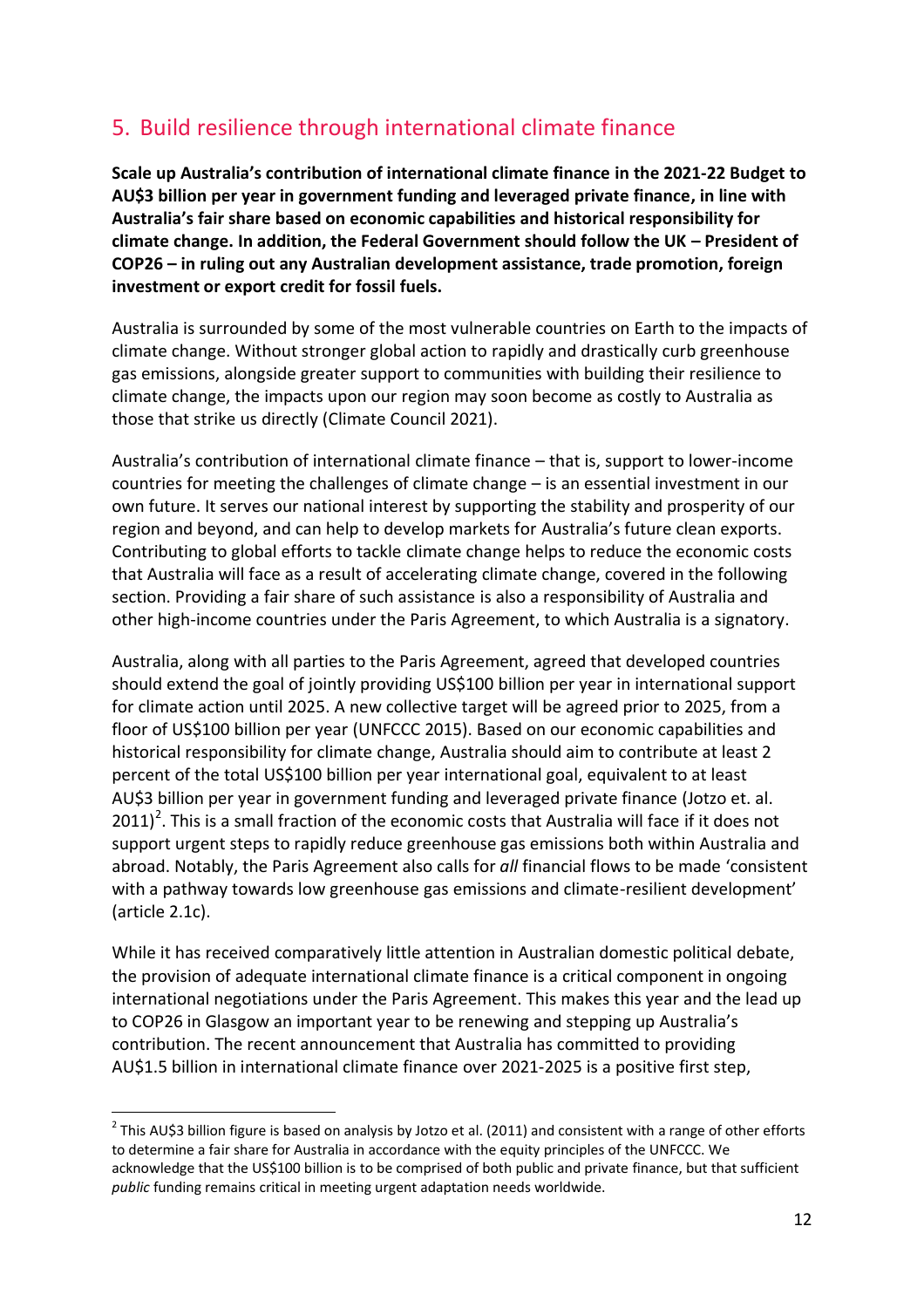representing a 50 percent increase in Australia's contribution over the previous five years (SMH 2021). However, this still falls considerably short of Australia's fair share of the ongoing commitment among developed countries to collectively mobilise US\$100 billion per year.

In this light, and consistent with Australia's national interests and international undertakings, the Climate Council recommends that the Federal Government, in its 2021-22 Budget and forward estimates, include:

- 1. A scale-up in Australia's overall contribution of international climate finance from the recently committed level of approximately AU\$300 million per year to AU\$3 billion per year in government funding and leveraged private finance.
- 2. A new contribution to the Green Climate Fund, as part of Australia's overall contribution of international climate finance.

In addition, and consistent with a recent commitment from the UK, COP26 President, the Australian Government should ensure that:

- 3. All Australian official development assistance, foreign investment, export credit, and trade promotion is compatible with the goals of the Paris Agreement, including limiting warming to well below 2°C.
- 4. No Australian official development assistance, foreign investment, export credit or trade promotion supports fossil fuels.

Australia is surrounded by many countries that are acutely vulnerable to climate impacts. Those unfolding regional impacts may soon become as damaging to Australia as those that strike us directly. The Climate Council encourages the government to maintain a strong focus on the needs and priorities of the Pacific in its support for international climate action, and that support remain balanced between investments in adaptation and mitigation. The Climate Council also urges more comprehensive and transparent reporting on Australia's international climate finance contributions in the Federal Budget. This includes line items summarising Australia's overall contribution over the past year and intended overall contribution over 2021-22 and the forward estimates.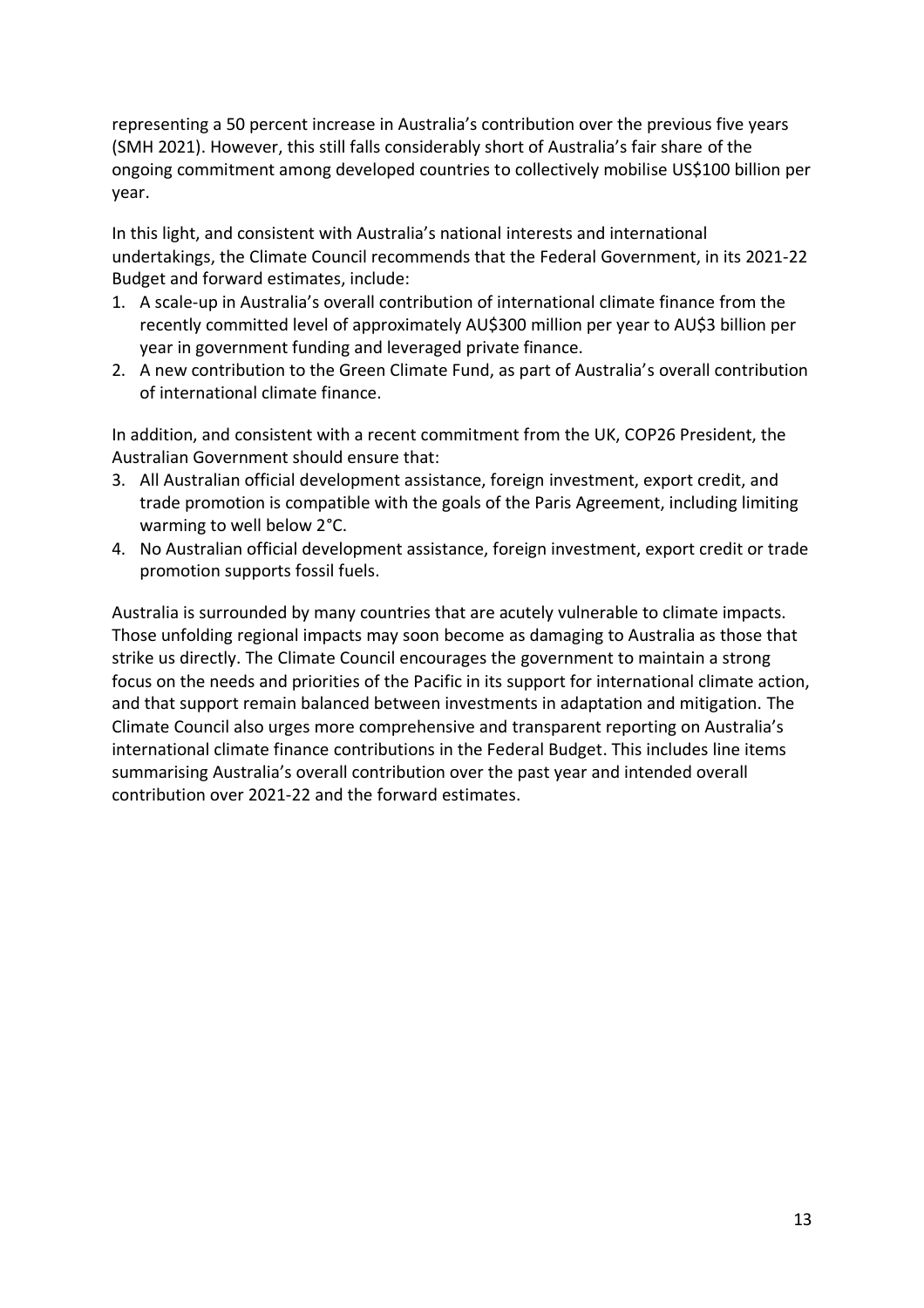# 6. Failure to prioritise urgent climate action will hit Australia's budget hard

Australia's climate has warmed on average by 1.44°C since 1910, with most warming occurring since 1950 and every decade since then being warmer than the decades before (BoM and CSIRO 2020). As a result of accelerating climate change, climate records continue to tumble in Australia.

- The mean temperature for the 10 years from 2011 to 2020 was the highest on record, at 0.94 °C above average. This is 0.33 °C warmer than the previous 10 years, 2001–2010.
- All years since 2013 have been among the ten warmest on record for Australia. Of the ten warmest years, only one (1998) occurred before 2005 (BoM 2021).
- The frequency of extreme heat events is increasing. Cool season rainfall has also been declining across mainland southern Australia over recent decades. In the southwest of Australia, May to July rainfall has decreased by around 20 percent since 1970. In the southeast, April-October rainfall has decreased by around 12 percent since the late 1990s.
- These trends have contributed to an increase in the length of fire seasons and to the severity of dangerous fire weather across large parts of the continent (BoM and CSIRO 2020).

### *Inaction on climate change has devastating consequences for Australian livelihoods and the Australian economy*

In 2019-20 Australia experienced unprecedented, devastating bushfires, bringing severe health, social, and economic consequences across the country.

- Eight million Australians were affected and thirty-three lives were lost to the fires (Commonwealth of Australia 2020).
- Around 429 people died of conditions worsened by toxic smoke inhalation. This is in addition to 3,230 hospital admissions for cardiovascular and respiratory disorders and 1,523 emergency attendances for asthma. Smoke-related health costs of the Black Summer bushfires are estimated at \$1.95 billion (Johnson et al. 2020).
- Over 3,000 homes were lost and over 24 million hectares were burnt. The national financial impact of the fires is estimated to be in excess of \$10 billion (Commonwealth of Australia 2020).
- An estimated three billion vertebrate animals were either killed or displaced (WWF 2020).
- 80 percent of the Blue Mountains World Heritage Area and 50 percent of Gondwanan rainforests were burnt (Commonwealth or Australia 2020).

In 2020, the Great Barrier Reef also suffered its third major bleaching event in five years, resulting collectively in a loss of 50 percent of hard coral cover (Corals CoE 2020). The Great Barrier Reef supports a huge variety of marine life, an estimated 69,000 Australian jobs, and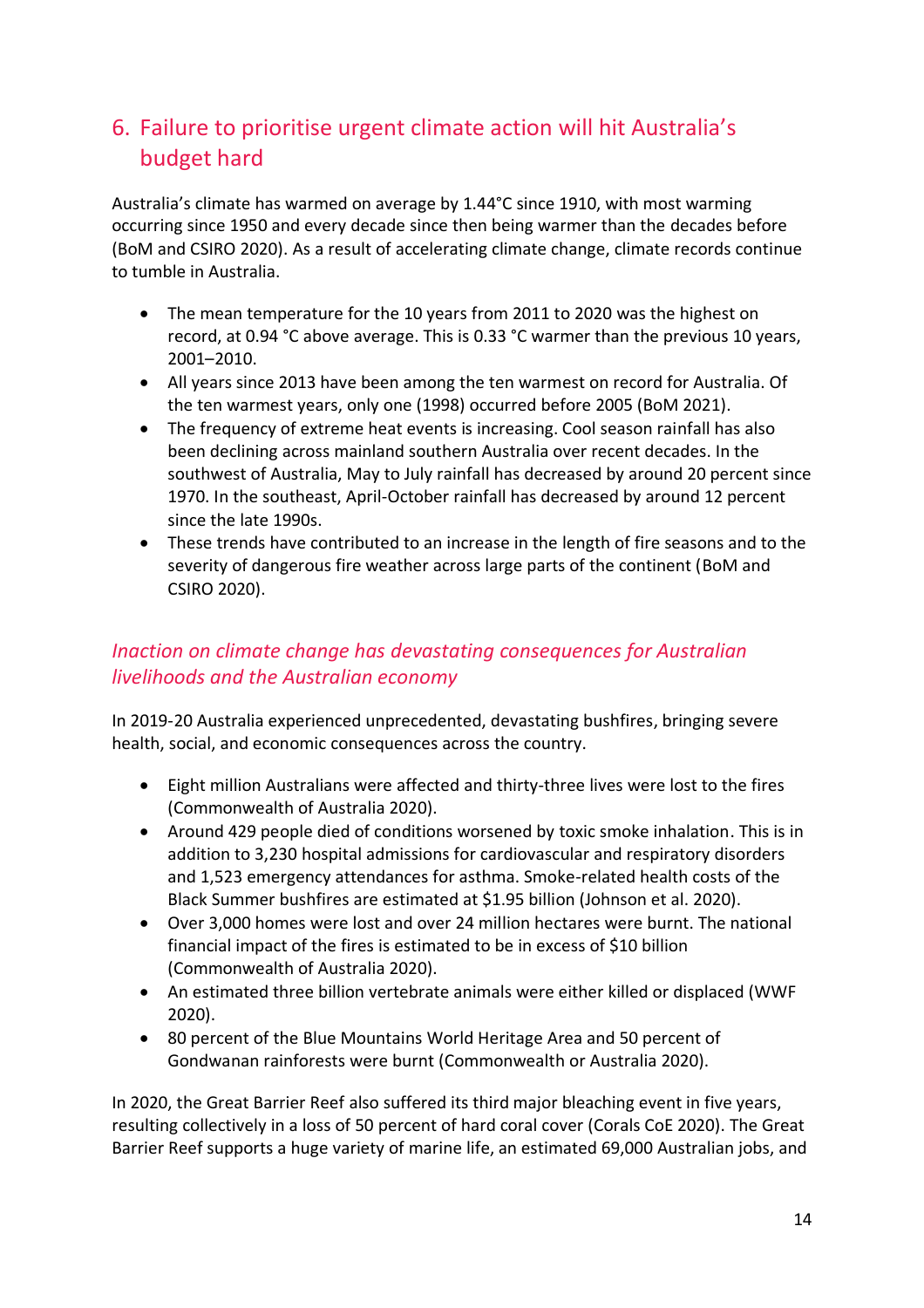provides \$7 billion to the Australian economy every year. Climate change is the greatest threat to the Great Barrier Reef (Deloitte Access Economics 2013; Jacobs 2016).

There are few forces affecting the Australian economy that can match the scale, persistence and systemic risk associated with climate change. Australia's financial regulators have called for action to deal with climate change, with the Reserve Bank of Australia, the Australian Prudential Regulation Authority and the Australian Securities and Investment Commission citing risks posed by climate change as a central concern for the economy and financial stability (APRA 2019; ASIC 2019; Debelle 2019). As the Deputy Governor of the Reserve Bank of Australia noted, the risks that climate change poses to the Australian economy are 'first order' and have knock-on implications for macroeconomic policy (Debelle 2019).

Direct macroeconomic shocks from climate change include reduced agricultural yields, damage to property and infrastructure, and commodity price hikes. Such shocks are likely to lead to painful market corrections and could trigger serious financial instability in Australia and the region.

The property market is expected to lose \$571 billion in value by 2030 due to climate change and extreme weather. One in every 19 property owners face the prospect of insurance premiums that will be effectively unaffordable by 2030, defined as costing 1 percent or more of the property value per year. The property market will only continue to lose value in the following decades if greenhouse gas emissions remain high (Climate Council 2019).

On current trends, the accumulated loss of wealth due to reduced agricultural productivity and labour productivity as a result of climate change is projected to exceed \$19 billion by 2030, \$211 billion by 2050, and \$4 trillion by 2100. By 2050, climate change is projected to halve the irrigated agricultural output of the Murray-Darling Basin region. The region currently accounts for 50 percent of Australia's irrigated agricultural output by value, or about \$7.2 billion per year (Climate Council 2019).

Over the next 30 years, if current emissions policies are maintained, increasing economic damages from climate change will cost the Australian economy at least \$1.89 trillion (Kompas et al. 2018). Over the next 50 years, unchecked climate change will reduce Australia's economic growth by 3 percent per year and cost around 310,000 jobs per year. By 2070, this economic cost is estimated to double, shrinking Australia's GDP by 6 percent – a \$3.4 trillion loss in GDP (present value terms) (Deloitte Access Economics 2020).

### *Climate change is causing increased health costs in Australia*

The health and social costs of climate change are a significant economic burden. Reduced productivity due to extreme heat already costs the Australian economy over \$8 billion annually (Horsburgh et al. 2017). Fossil fuels drive climate change, but the burning of fossil fuels itself also comes with severe health and economic consequences. Air pollution from coal-fired electricity generation is responsible for hundreds of thousands of deaths globally each year. In Australia, the health impacts of coal-fired power generation are estimated to cost \$2.6 billion annually (Biegler 2009; Burt et al. 2013). The annual health cost of transport pollution in Australian capital cities is estimated at around \$3.3 billion (Amoako et al. 2003).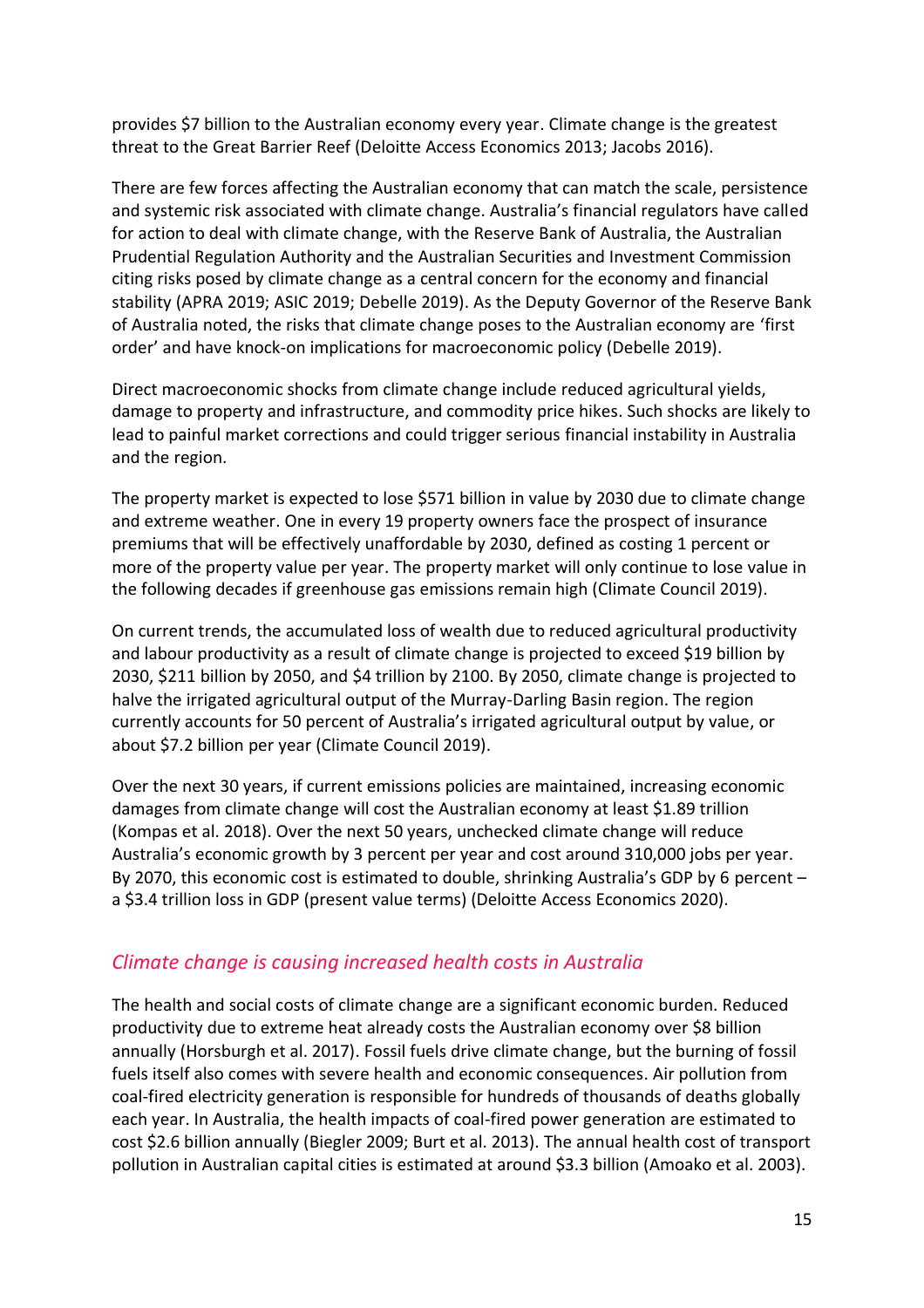The shift to renewably-powered energy and transport could save the Australian community up to \$6 billion annually in avoided health costs (Biegler 2009).

In the context of rising health costs, England's National Health Service (NHS) has reduced its greenhouse gas emissions by 18.5 percent between 2007 and 2017 and has a target of net zero emissions by 2040 (NHS 2018; NHS 2020). The Sustainable Development Unit (SDU) has calculated that the cumulative savings from energy measures implemented in England since 2007 alone is roughly £1.85 billion (AUD 3.26 billion). This is in addition to environmental and health benefits such as reduced air pollution. Savings on energy, waste, water and fuel costs have meant that NHS organisations, supported by the SDU, have ensured that an additional £190 million (AUD 335 million) has been available for front line care each year since 2007 (SDU 2016). It is estimated that the NHS will save a further £3 billion (AUD 5.3 billion) over the next three decades by completing a £50 million (AUD 88 million) LED lighting replacement programme (NHS 2020).

Following the NHS net zero emissions announcement, Australian health groups have called for a net-zero target for healthcare in Australia (CAHA 2020a). This was reflected in an editorial in the Medical Journal of Australia (see Talley 2021). Doctors for the Environment Australia also released a pathway report for net zero emissions healthcare (DEA 2020). Climate change mitigation strategies can have potentially large public health benefits and health cost savings, which may substantially offset the cost of the mitigation action (CAHA 2020b). For example, in 2020 alone, NSW Health saved around \$10 million from energy efficiency projects. Cumulatively, from 2012-2020, NSW Health saved approximately \$44 million from energy efficiency projects (NSW Government 2021). Responding to the COVID-19 health emergency has been costly. The Federal Government and sub-national jurisdictions have an opportunity to benefit from large savings by implementing a decarbonisation strategy for the health sector, similar to the one in England.

COVID-19 is fundamentally reshaping the world as we know it, taking a huge toll on human health and the economy. While the response has not been perfect, Australia has so far managed this crisis far better than many comparable countries. Federal, state and territory governments have relied on expert, evidence-based advice to lead their response to the COVID-19 crisis. This crisis is far from over. But another, more long-term crisis remains an urgent threat to humanity: climate change.

Our past emissions and failure to tackle dangerous climate change has locked us into costly climate impacts, similar to the deadly and destructive Black Summer of bushfires, drought and extreme heat (Climate Council 2021). Both climate adaptation and mitigation are now necessary. The issue of climate adaptation and resilience is addressed in the Emergency Leaders for Climate Action (ELCA) pre-budget submission, which the Climate Council endorses. This Climate Council submission focuses largely on the budgetary costs and benefits of climate mitigation. Australia simply cannot adapt to a world that is 3°C or 4°C hotter – which is where we are heading – unless we take decisive measures to drive down our emissions today. Without scientifically robust near-term greenhouse gas emission reduction targets, it will be much more difficult to achieve net zero emissions. Failure to act will cost us dearly.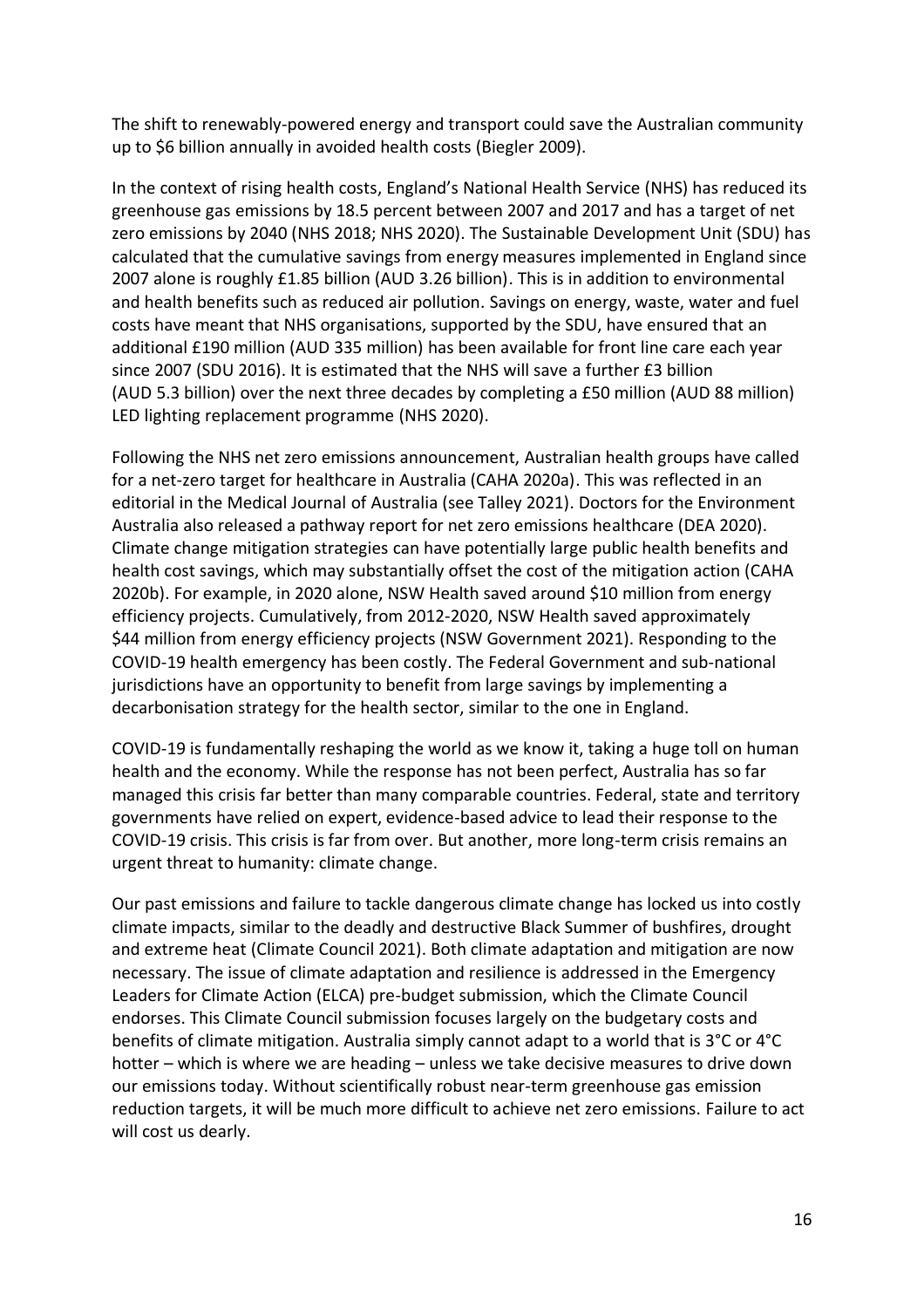### *Long-term prosperity lies in the transition to renewable energy*

Emissions from within Australia, and from our coal, oil and gas exports that are burnt elsewhere, have contributed substantially to the climate crisis. In order to tackle climate change, there can be no new or expanded fossil fuel developments. This means no new or expanded coal, oil or gas, no matter how big or small the project, and no matter whether they are for domestic use or export. In addition, subsidies to the fossil fuel industry must end, and Australia's existing fossil fuel facilities must be phased out over the next two decades. The solution is clear: We must move away from fossil fuels entirely.

This includes moving away from gas, despite the current preoccupation with the role of gas in Australia's energy network. Australia has more than enough gas infrastructure – both from a supply and a demand perspective – to meet its gas needs, now and in the future. The role of gas in the Australian energy system will decline over the next two decades, with these declines being most pronounced in the National Electricity Market (AEMO 2020).

Australia does not need more gas to meet its needs. Gas is a polluting and expensive source of energy. The creation of an east coast gas export industry means that Australia is now exposed to the increasingly volatile international market for gas (Climate Council 2020b). This has led to both record high prices as well as unprecedented price collapses, which are only partly explained by COVID-19 (Climate Council 2020c). Yet another spike in the gas price has been felt in January 2021, as demand in China and Southeast Asia drove up the price for Australian gas users (AFR 2021).

Gas is a shaky foundation on which to build an economic recovery. Further investment in gas cannot deliver the stable, long term jobs required to rebuild Australian prosperity for generations to come. Reinvigorating Australian manufacturing and reducing power bills for Australian households can be only achieved by moving beyond gas and investing in renewable energy, storage, electrification and energy efficiency (Climate Council 2020c).

The transformation, both domestically and in our exports, away from fossil fuels is important for the strength of our economy and ensuring Australian competitiveness into the future. Global momentum towards decarbonisation is accelerating as the world – including many of Australia's key trading partners – shifts away from fossil fuels (Investor Group on Climate Change 2020). President Biden is already demonstrating that strong action on climate change is a priority of the new US Administration, including re-joining the Paris Agreement on his first day in office and issuing a sweeping executive order soon after on 'tackling the climate crisis at home and abroad' (The White House 2021). The accelerating global transition away from fossil fuels is now beyond dispute. Even prior to the global developments above, the International Energy Agency reported that global coal demand was experiencing a 'structural fall'. This comes as renewable energy generation experiences rapid growth around the world, with solar now providing 'some of the lowest cost electricity ever seen' (IEA 2020).

As we rebuild our economy from the COVID-19 crisis, Australia has enormous opportunities to invest in climate and economic resilience and create new clean jobs across the economy (Climate Council and AlphaBeta 2020). Australia has a global competitive advantage in renewable energy and could become a leader in industries such as clean manufacturing,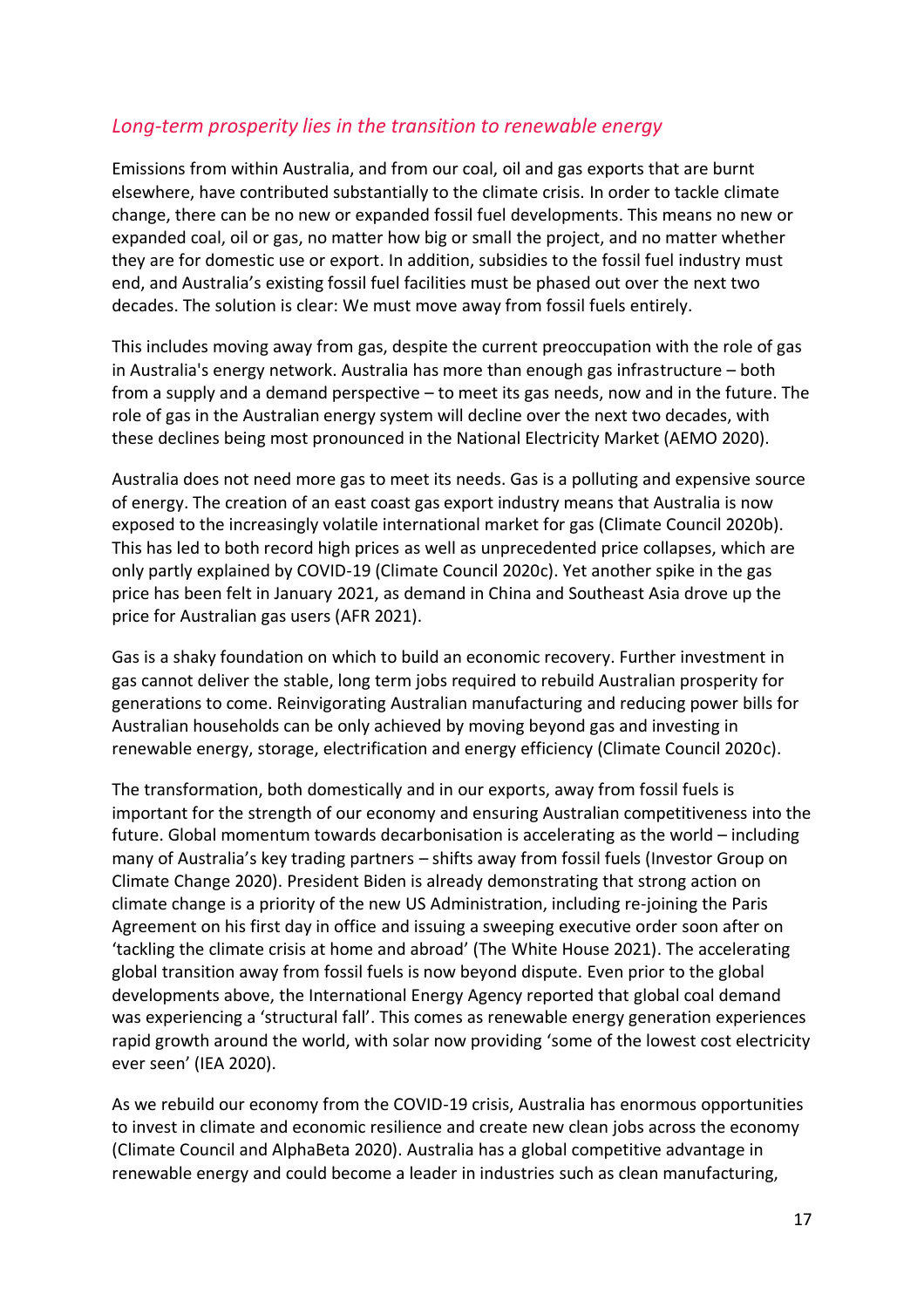new economy mining and minerals processing, and renewable hydrogen (Climate Council 2020a). If we make the right investments now, generations of Australians could work in these new clean industries of the future.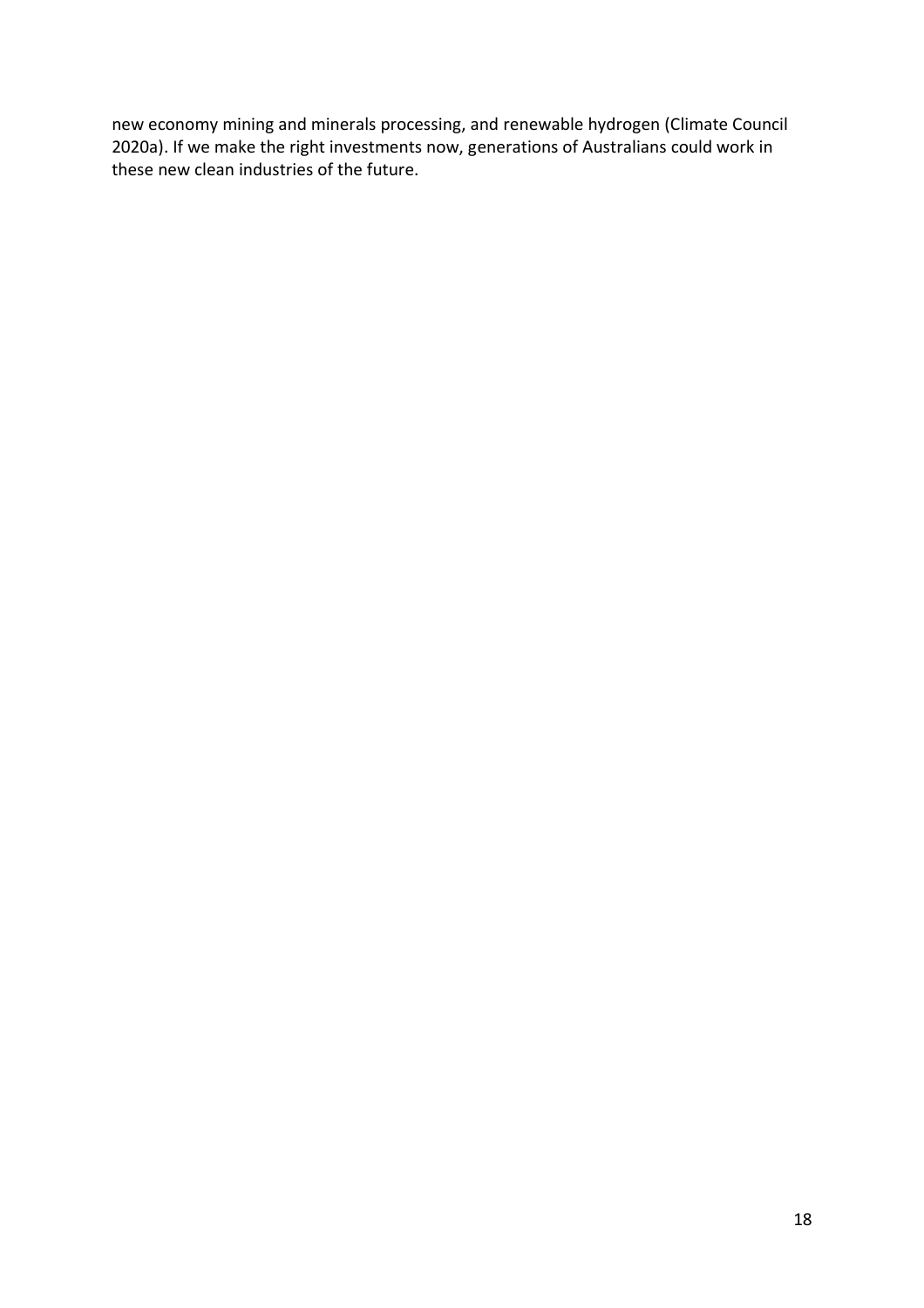### References

ABS (Australian Bureau of Statistics) (2021) Employment rose 50,000 in December. Accessed at https://www.abs.gov.au/media-centre/media-releases/employment-rose-50000 december.

AEMO (Australian Energy Market Operator) (2020) 2020 Integrated System Plan. Accessed at https://aemo.com.au/energy-systems/major-publications/integrated-system-planisp/2020-integrated-system-plan-isp.

AFR (Australian Financial Review) (2021) 'Super-spike" to fire up LNG producers. 18 January 2021. Accessed at https://www.afr.com/companies/energy/super-spike-to-fire-up-lngproducers-20210114-p56u0f.

Amoako, J, Ockwell, A and Lodh, M (2003) *The Economic Consequences of the Health Effects of Transport Emissions in Australian Capital Cities*, Presentation at the 26th Australasian Transport Research Forum, Wellington, New Zealand, October.

APRA (Australian Prudential Regulation Authority) (2019) Climate Change: Awareness to action. Accessed at

https://www.apra.gov.au/sites/default/files/climate\_change\_awareness\_to\_action\_march\_ 2019.pdf.

ASIC (Australian Securities & Investments Commission) (2019) ASIC updates guidance on climate change related disclosure. Accessed at https://asic.gov.au/about-asic/newscentre/find-a-media-release/2019-releases/19-208mr-asic-updates-guidance-on-climatechange-related-disclosure/.

Biegler T (2009) The Hidden Costs of Electricity: Externalities of Power Generation in Australia. Australian Academy of Technological Sciences and Engineering, March 2009.

BoM (Bureau of Meteorology) (2021) Annual climate statement 2020. Accessed at http://www.bom.gov.au/climate/current/annual/aus/.

BoM and CSIRO (2020) State of the Climate 2020. The Bureau of Meteorology and CSIRO. Accessed at https://www.csiro.au/en/Showcase/state-of-the-climate.

Burt E., Orris P and Buchanan S (2013) 'Scientific Evidence of Health Effects from Coal Use in Energy Generation' University of Illinois at Chicago School of Public Health. Accessed at http://usclimateandhealthalliance.org/post resource/scientific -evidence-of-health-effectsfrom-coal-usein-energy- generation/.

CAHA (Climate and Health Alliance) (2020a) Submission to Federal Budget Recommendations for a health-led post COVID-19 economic recovery (building on the Framework for a National Strategy on Climate, Health and Wellbeing for Australia). September 2020.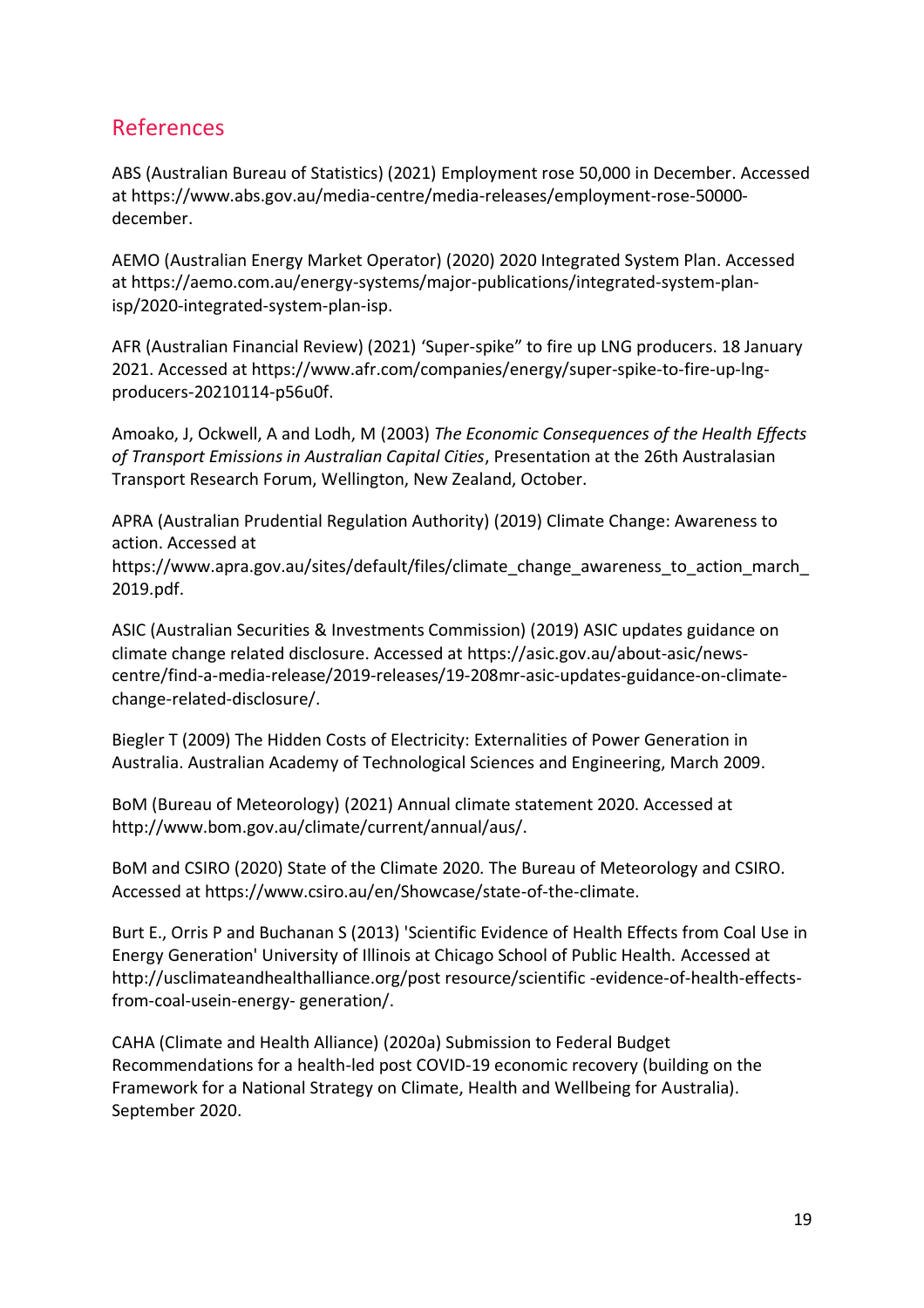CAHA (2020b) Submission to Federal Budget Recommendations for a health-led post COVID-19 economic recovery (building on the Framework for a National Strategy on Climate, Health and Wellbeing for Australia). September 2020.

Climate Council (2019) Compound Costs: How Climate Change is Damaging Australia's Economy. Accessed at https://www.climatecouncil.org.au/resources/compound-costs-howclimate-change-damages-australias-economy/.

Climate Council (2020a) Leaders and Legends: Thousands of Clean Jobs for Queenslanders. Accessed at https://www.climatecouncil.org.au/resources/leaders-legends-thousandsclean-jobs-queenslanders/.

Climate Council (2020b) Passing Gas: Why Renewables are the Future. Accessed at https://www.climatecouncil.org.au/resources/passing-gas-renewables-are-future/.

Climate Council (2020c), Primed for Action: A Resilient Recovery for Australia. Accessed at https://www.climatecouncil.org.au/resources/primed-for-action-a-resilient-recovery/.

Climate Council (2021) Hitting Home: The Compounding Costs of Climate Inaction. Accessed at https://www.climatecouncil.org.au/resources/hitting-home-compounding-costs-climateinaction/.

Climate Council and AlphaBeta (2020) Clean Jobs Plan. Accessed at https://www.climatecouncil.org.au/resources/clean-jobs-plan/.

Commonwealth of Australia (2020) Royal Commission into National Natural Disaster Arrangements Report. 28 October 2020. Accessed at https://naturaldisaster.royalcommission.gov.au/publications/royal-commission-nationalnatural-disaster-arrangements-report.

Corals CoE (ARC Centre of Excellence for Coral Reef Studies, James Cook University) (2020) Climate change triggers Great Barrier Reef bleaching. Accessed at https://www.coralcoe.org.au/media-releases/climate-change-triggers-great-barrier-reefbleaching.

DEA (Doctors for the Environment Australia) (2020) Net Zero Emissions for Australia's healthcare sector. Accessed at https://www.dea.org.au/doctors-for-the-environmentaustralia-net-zero-report/.

Debelle G (2019) Climate Change and the Economy, Speech by Guy Debelle, Deputy Governor of the Reserve Bank of Australia. Accessed at https://www.rba.gov.au/ speeches/2019/sp-dg-2019-03-12.html.

Deloitte Access Economics (2013) Economic contribution of the Great Barrier Reef, March 2013, Great Barrier Reef Marine Park Authority, Townsville. Accessed at https:// www.environment.gov.au/system/files/resources/ a3ef2e3f-37fc-4c6f-ab1b-3b54ffc3f449/files/gbreconomiccontribution.pdf.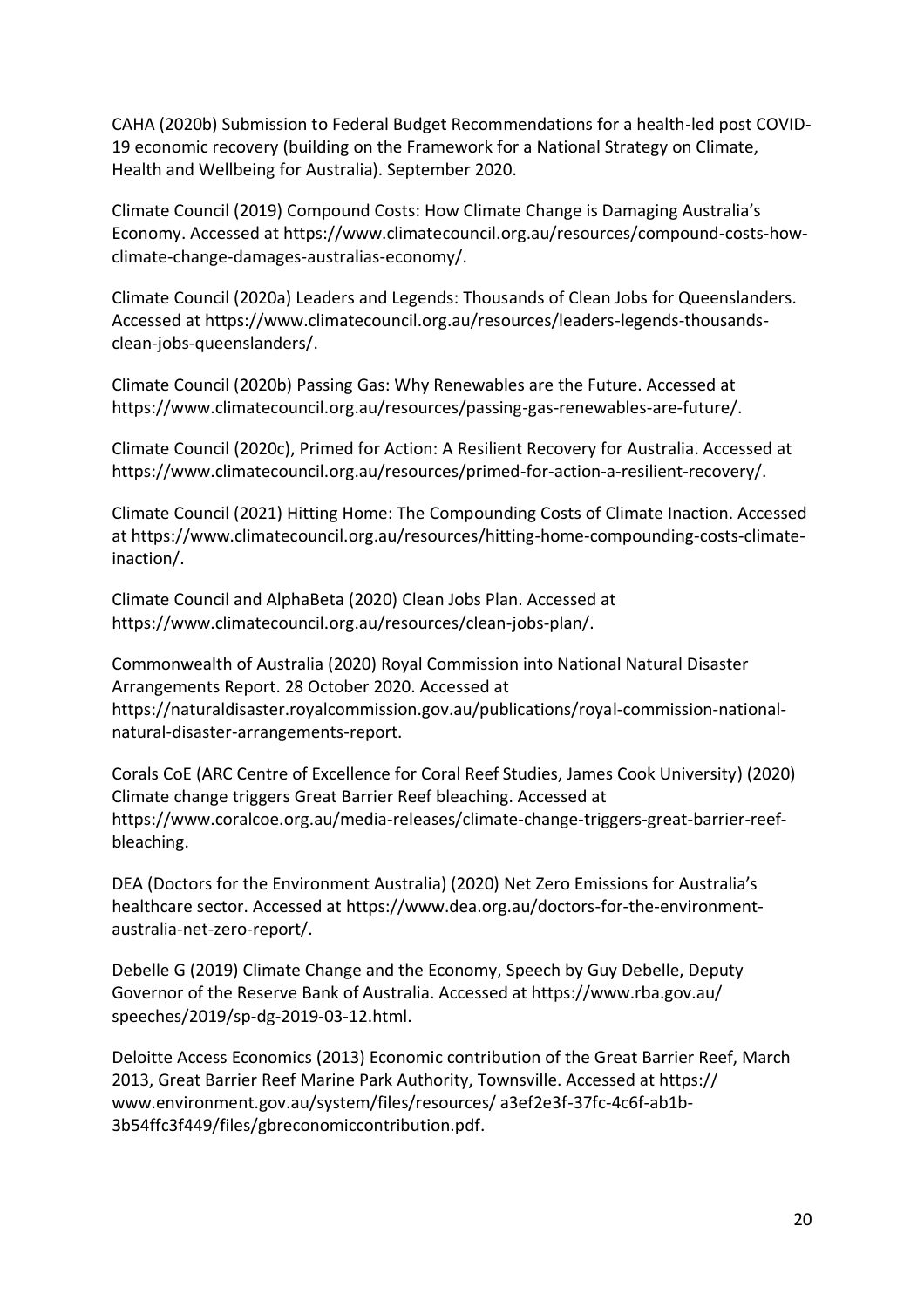Deloitte Access Economics (2020) A new choice Australia's climate for growth. Accessed at https://www2.deloitte.com/au/en/pages/economics/articles/new-choice-climategrowth.html.

Garnaut R (2019) *Super-power: Australia's low-carbon opportunity*. Carlton, Vic: La Trobe University Press.

Horsburgh N, Armstrong F and Mulveena V (2017) Framework for a National Strategy on Climate, Health and Well-Being for Australia. June 2017.

IEA (International Energy Agency) (2020) World Energy Outlook 2020. Accessed at [https://www.iea.org/reports/world-energy-outlook-2020.](https://www.iea.org/reports/world-energy-outlook-2020)

Investor Group on Climate Change (2020) US election and net zero Asia re-shape the 2021 policy agenda. Accessed at https://igcc.org.au/wp-content/uploads/2020/11/IGCC-Policybrief USelection Nov2020 FINAL 3.pdf?mc cid=8e36da6dfd&mc eid=e767d61634.

Jacobs (2016) Investing in the Great Barrier Reef as economic infrastructure. Accessed at http://www.wwf.org. au/ArticleDocuments/353/pub-jacobs-report-investinginthe-greatbarrier-reef-as-economic-infrastrucure15dec16.pdf.aspx.

Johnston, FH, Borchers-Arriagada N, Morgan GG et al. (2020) Unprecedented health costs of smoke-related PM2.5 from the 2019–20 Australian megafires. *Nature Sustainability*, https://doi.org/10.1038/s41893-020-00610-5.

Jotzo F, Pickering J and Wood P (2011) Fulfilling Australia's international climate finance commitments: Which sources of finance are promising and how much could they raise? Centre for Climate Economics and Policy, Crawford School of Economics and Government, Australian National University. Accessed at https://apo.org.au/node/27693.

Kompas, T, Pham, VH and Che, TN (2018) The effects of climate change on GDP by country and the global economic gains from complying with the Paris Climate Accord. *Earth's Future*: 6, 1153–1173. Accessed at doi.org/10.1029/2018EF000922.

NHS (National Health Service) (2018) Natural Resources Footprint 2018. Accessed at https://www.sduhealth.org.uk/policy-strategy/reporting/natural-resource-footprint-2018.aspx.

NHS (2020) Delivering a 'Net Zero' National Health Service. Accessed at https://www.england.nhs.uk/greenernhs/publication/delivering-a-net-zero-national-healthservice/.

NSW Government (2021) CASPER Dashboards. Accessed at https://www.environment.nsw.gov.au/casper/dashboards.

SDU (Sustainable Development Unit) (2016) Securing healthy returns: Realising the financial value of sustainable development. Accessed at https://www.sduhealth.org.uk/policystrategy/engagement-resources/fnancial-value-of-sustainable-development.aspx.